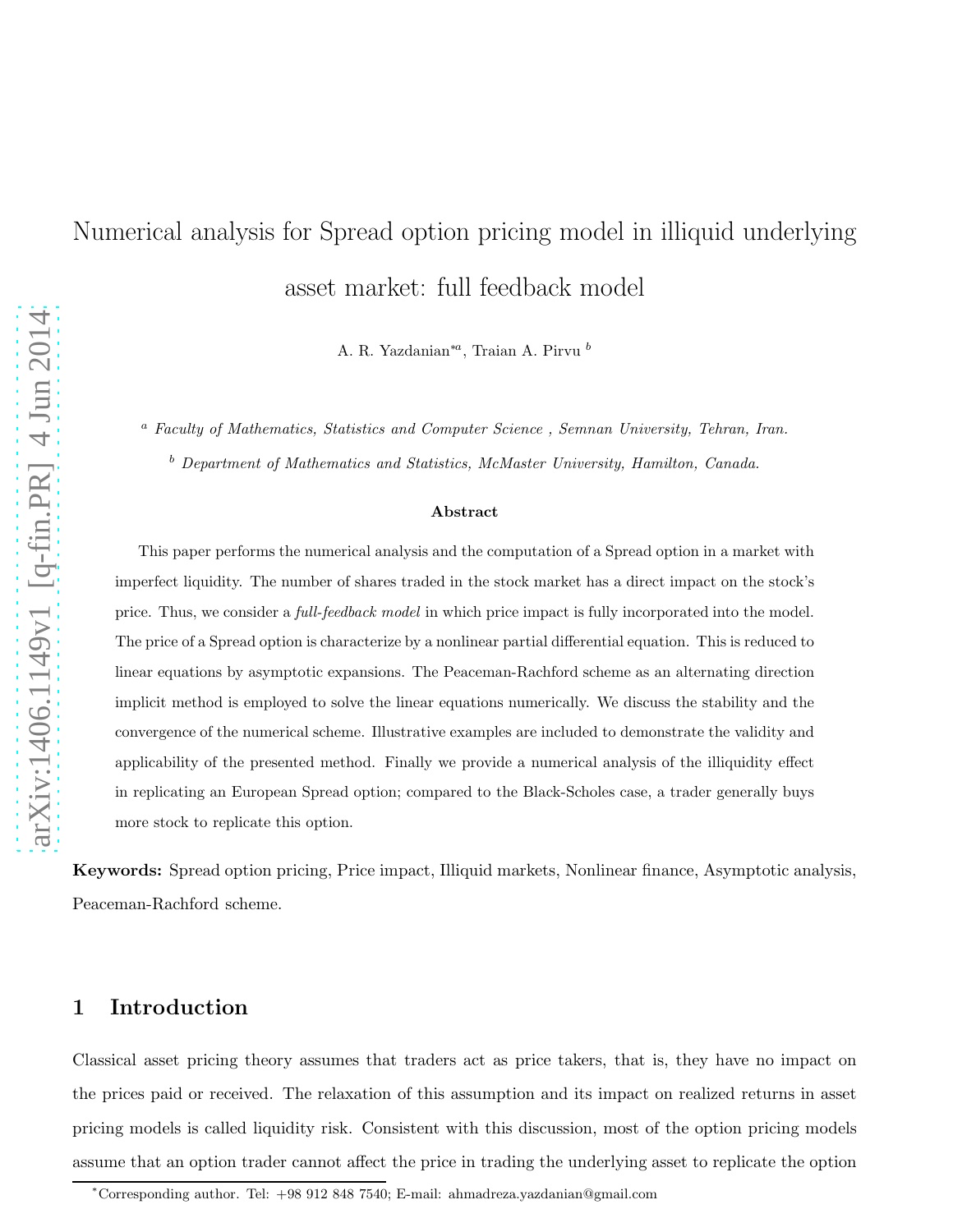payoff, regardless of her trading size. The papers of Black and Scholes [\[1\]](#page-18-0), and much of the work undertaken in mathematical finance has been done under this underlying assumption (which is reasonable only in a perfectly liquid market).

In presence of a price impact, the replication of an option becomes more involved. The first issues is whether or not the option is perfectly replicable. Second, one has to find out how the presence of price impact affects the the replicating costs. This encouraged researchers to develop a Black-Scholes model with price impact due to a large trader who is able to move the price by his/her actions. An excellent survey of these research can be found in [\[2,](#page-18-1) [3,](#page-18-2) [4,](#page-18-3) [5\]](#page-18-4). Most of these research works discussed how the price impact affects the replication of an option written on a single stock.

The purpose of our paper is to investigate the effects of imperfect liquidity on the replication of an European Spread option by a typical option trader in a full-feedback model (any trade will impact the prices of the underlyings). Spread option is a simple example of multi-assets derivative, whose payoff is the difference between the prices of two or more assets; for instance let the prices of two underlying assets at time  $t \in [0, T]$  be  $S_1(t)$  and  $S_2(t)$ , then the payoff function of an European Spread option with maturity T is  $[S_1(T) - S_2(T) - k]^+$  (here k is the strike of the option and the function  $x^+$  is defined as  $x^+ = max(x, 0)$ ). Therefore the holder of an European Spread option has the right but not the obligation to buy the spread  $S_1(T) - S_2(T)$  at the prespecified price k and maturity T. In general, there is no any analytical formula for the price of multi-assets options (even in models with perfect liquidity). The only exception is Margrabe formula for exchange options (Spread options with a strike of zero)[\[6\]](#page-18-5). Margrabe derived a Black and Scholes type solution for this class of options as follows

$$
C^{M} = S_{1}\Phi(d_{+}) - S_{2}\Phi(d_{-}), \qquad (1.1)
$$

where  $\Phi$  is the standard normal cumulative distribution function and

$$
d_{\pm} = \frac{\ln(S_1/S_2)}{\sigma\sqrt{T}} \pm \frac{1}{2}\sigma\sqrt{T},
$$
  
\n
$$
\sigma = \sqrt{\sigma_1^2 + \sigma_2^2 - 2\rho\sigma_1\sigma_2}.
$$
\n(1.2)

Since that a linear combination of correlated lognormals is not lognormal, for non-zero strikes, there is no closed form Spread option valuation formula under the multivariate lognormal model. People rely on approximation formulas and numerical methods for Spreads valuation. Kirk[\[7\]](#page-18-6) suggested the following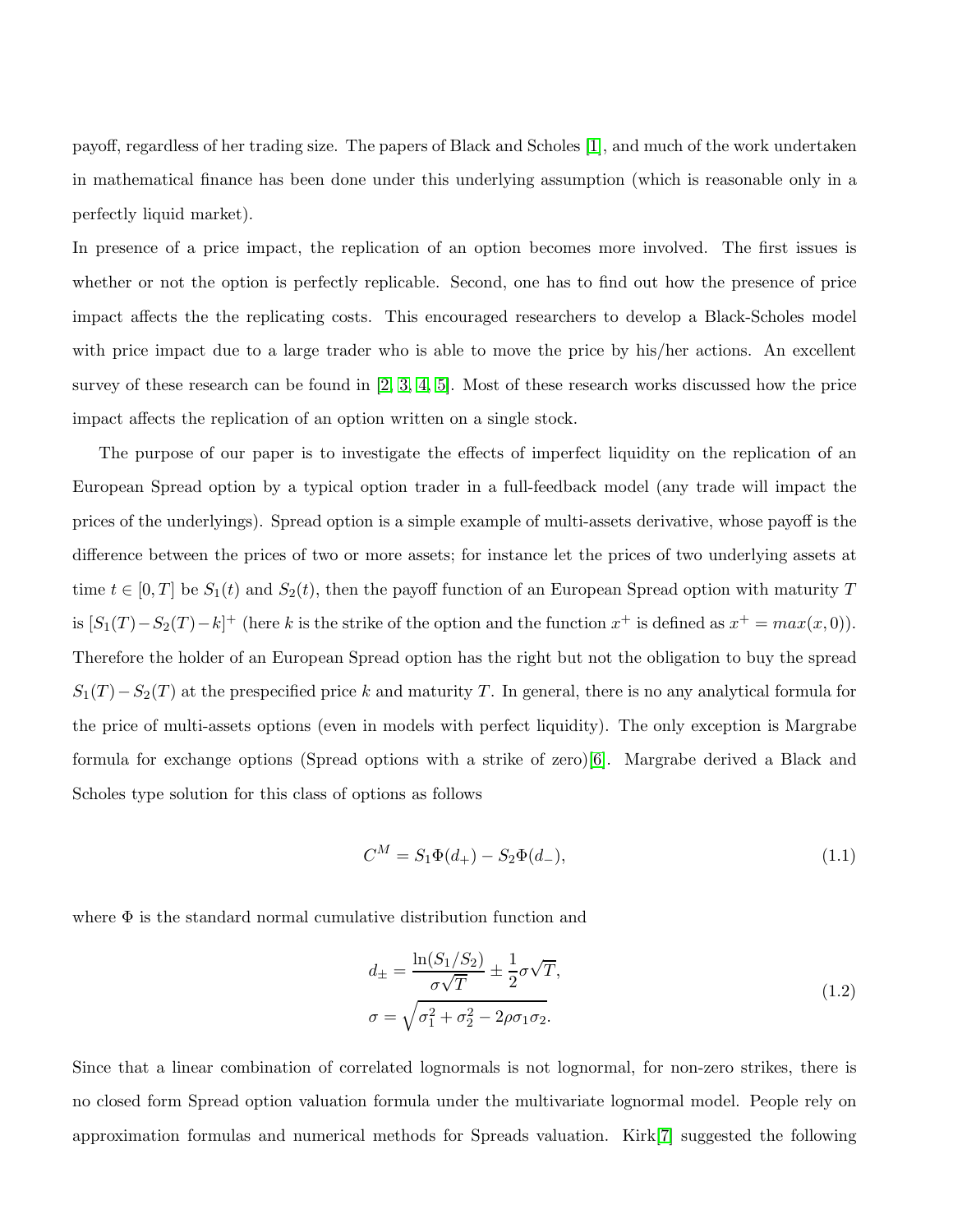analytical approximation for a Spread option with payoff  $(S_1(T) - S_2(T) - k)^+$ 

$$
C^{M} = S_{1}\Phi(d_{+}) - (S_{2} + k)\Phi(d_{-}),
$$
\n(1.3)

where

$$
d_{\pm} = \frac{\ln(S_1/(S_2 + k))}{\sigma\sqrt{T}} \pm \frac{1}{2}\sigma\sqrt{T},
$$
  
\n
$$
\sigma = \sqrt{\sigma_1^2 + (\frac{S_2}{S_2 + k})^2\sigma_2^2 - 2\frac{S_2}{S_2 + k}\rho\sigma_1\sigma_2}.
$$
\n(1.4)

This formula provides a good approximation of Spread option prices when the strike k is not far from zero. All these works on spread options assume a model with perfect liquidity.

Several Spread options are traded in the markets. Some popular Spread option products are : fixed Income Spread options and commodity Spread options (including Crush Spread options, Crack Spread options, Spark Spread options). In this work, we will focus our interest on Oil Markets and more specifically one of the most frequently quoted Spread options which are Crack Spreads. A Crack Spread represents the differential between the price of crude oil and petroleum products (gasoline or heating oil). The underlying indexes comprise futures prices of crude oil, heating oil and unleaded gasoline. Details of crack Spread options can be found in the New York Mercantile Exchange (NYMEX) Crack Spread Handbook [\[8\]](#page-18-7). In the oil markets with finite liquidity, trading does affect the underlying assets price. In our study, we are going to investigate the effects of impact price on Spread option pricing in oil markets, when trading affects only the crude oil price and not petroleum products .

This paper is organized as follows: Sectio[n2](#page-2-0) discusses the general framework. In Sectio[n3](#page-4-0) we apply an asymptotic expansion for the full nonlinear partial differential equation which characterizes the spread option price. In Sectio[n4,](#page-5-0) we propose a numerical method for the linearized equation. ( the Peaceman and Rachford numerical scheme [\[11\]](#page-18-8) is employed). We discuss the stability and convergence of this scheme. In Sectio[n5,](#page-13-0) we carry out several numerical experiments and provide a numerical analysis of the model for European Spread calls. Sectio[n6](#page-17-0) contains the concluding remarks.

### <span id="page-2-0"></span>2 Statement of the problem

In this section we describe the setup used for pricing Spread options. Our model of a financial market, based on a filtered probability space  $(0, \mathcal{F}, \{\mathcal{F}_t\}_{t\in[0,T]}, \mathbf{P})$  that satisfies the usual conditions, consists of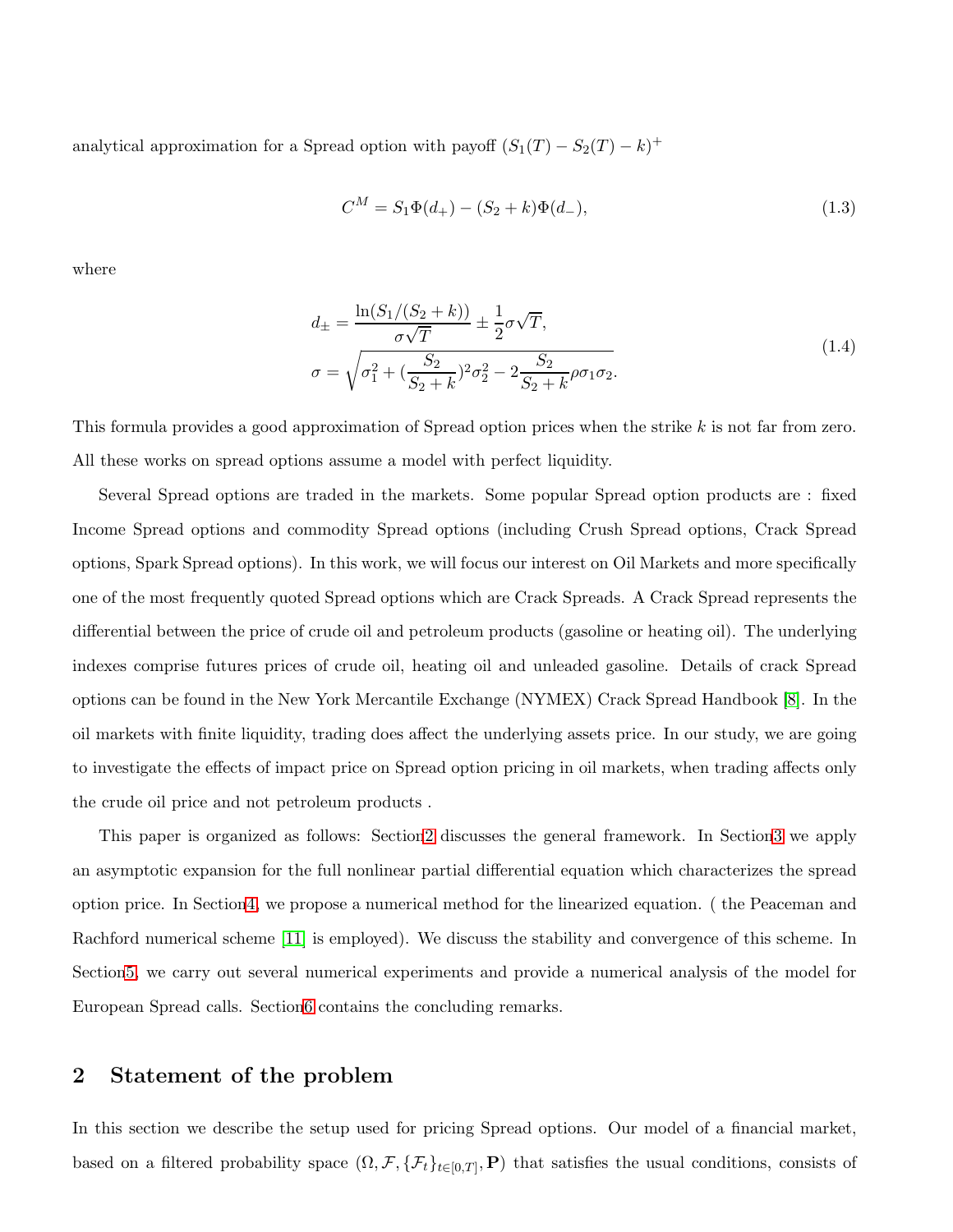two assets. Their prices are modeled by a two–dimensional diffusion process  $S(t) = (S_1(t), S_2(t))$ . All the stochastic processes in this work are assumed to be  $\{\mathcal{F}_t\}_{t\geq 0}$ -adapted. Their dynamics are given by the following stochastic differential equations, in which  $W(t) = (w_1(t), w_2(t))$  is defined a two-dimensional standard correlated Brownian motion with correlation  $\rho$ , and  $\{\mathcal{F}_t\}_{t\in[0,T]}$  being its natural filtration augment by all P-null sets:

$$
\frac{dS_i(t)}{S_i(t)} = \mu_i(t, S_i(t))dt + \sigma_i(t, S_i(t))dw_i(t); \quad i = 1, 2.
$$
\n(2.1)

Here  $\mu_i(t, S_i(t))$  and  $\sigma_i(t, S_i(t))$  are the expected return and the volatility of stock i in the absence of price impact. It is possible to add a forcing term,  $\lambda(t, S_1(t))$ , i.e.

$$
dS_1(t) = \mu_1(t, S_1(t))S_1(t)dt + \sigma_1(t, S_1(t))S_1(t)dw_1(t) + \lambda(t, S_1)d\Delta_1(t),
$$
  
\n
$$
dS_2(t) = \mu_2(t, S_2(t))S_2(t)dt + \sigma_2(t, S_2(t))S_2(t)dw_2(t),
$$
\n(2.2)

 $(\lambda(t, S_1(t))$  is the price impact function on the first stock). The term  $\lambda(t, S_1(t))d\Delta_1(t)$  represents the price impact of the trading strategy  $\Delta_1(t)$ . We note that the classical Black-Scholes model is a special case of this model with  $\lambda(t, S_1(t)) = 0$ . Our aim is to price a Spread option in this illiquid market model. The option's payoff at maturity  $T$  (a call at this case) is:

$$
h(S_1(T), S_2(T)) = (S_1(T) - S_2(T) - k)^+, \tag{2.3}
$$

where k is the strike price. The well-known generalized Black-Scholes equation (more details  $(12)$ ) is used to characterize the spread option price within our full-feedback model for  $S_1$ . This leads to the nonlinear PDE

<span id="page-3-0"></span>
$$
\frac{\partial V}{\partial t} + \frac{1}{2(1 - \lambda \frac{\partial^2 V}{\partial S_1^2})^2} (\sigma_1^2 S_1^2 + \lambda^2 \sigma_2^2 S_2^2 (\frac{\partial^2 V}{\partial S_1 \partial S_2})^2 + 2\rho \sigma_1 \sigma_2 S_1 S_2 \lambda \frac{\partial^2 V}{\partial S_1 \partial S_2}) \frac{\partial^2 V}{\partial S_1^2} + \frac{1}{2} \sigma_2^2 S_2^2 \frac{\partial^2 V}{\partial S_2^2} + \frac{1}{1 - \lambda \frac{\partial^2 V}{\partial S_1^2}} \times (\sigma_1 \sigma_2 \rho S_1 S_2 + \lambda \sigma_2^2 S_2^2 \frac{\partial^2 V}{\partial S_1 \partial S_2}) \frac{\partial^2 V}{\partial S_1 \partial S_2} + r(S_1 \frac{\partial V}{\partial S_1} + S_2 \frac{\partial V}{\partial S_2}) - rV = 0, \quad 0 < S_1, S_2 < \infty, 0 \le t < T,
$$
\n
$$
V(T, S_1, S_2) = h(S_1, S_2), \quad 0 < S_1, S_2 < \infty,
$$
\n
$$
(2.4)
$$

with the terminal condition in T. Notice that the classical Black-Scholes model for Spread option is a special case of this model with  $\lambda = 0$ .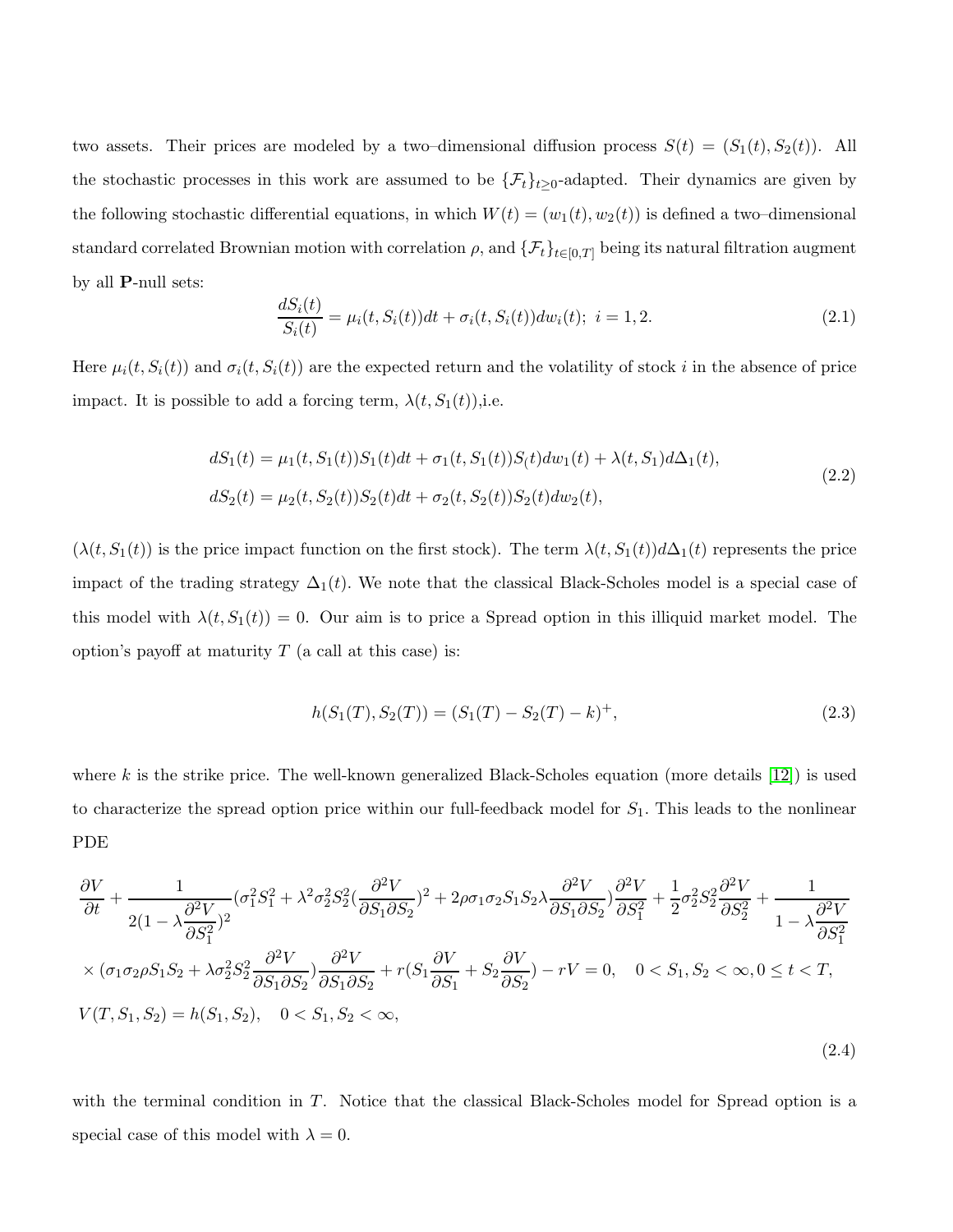## <span id="page-4-0"></span>3 Matched Asymptotic Expansions

In this section we use a matched asymptotic expansion technique to linearize [\(2.4\)](#page-3-0). For this purpose we let  $\lambda(t, S_1(t)) = \varepsilon \widehat{\lambda}(t, S_1(t))$ , so that [\(2.4\)](#page-3-0) becomes

$$
\frac{\partial V}{\partial t} + \frac{1}{2(1 - \varepsilon \widehat{\lambda} \frac{\partial^2 V}{\partial S_1^2})^2} (\sigma_1^2 S_1^2 + (\varepsilon \widehat{\lambda})^2 \sigma_2^2 S_2^2 (\frac{\partial^2 V}{\partial S_1 \partial S_2})^2 + 2\rho \sigma_1 \sigma_2 S_1 S_2 \varepsilon \widehat{\lambda} \frac{\partial^2 V}{\partial S_1 \partial S_2}) \frac{\partial^2 V}{\partial S_1^2} \n+ \frac{1}{2} \sigma_2^2 S_2^2 \frac{\partial^2 V}{\partial S_2^2} + \frac{1}{1 - \varepsilon \widehat{\lambda} \frac{\partial^2 V}{\partial S_1^2}} (\sigma_1 \sigma_2 \rho S_1 S_2 + \varepsilon \widehat{\lambda} \sigma_2^2 S_2^2 \frac{\partial^2 V}{\partial S_1 \partial S_2}) \frac{\partial^2 V}{\partial S_1 \partial S_2} + r(S_1 \frac{\partial V}{\partial S_1} + S_2 \frac{\partial V}{\partial S_2}) - rV = 0.
$$

By replacing  $V(t,S_1,S_2)$  in the equation  $\left(3.1\right)$  with

$$
V(t, S_1, S_2) \sim V^0(t, S_1, S_2) + \varepsilon V^1(t, S_1, S_2) + o(\varepsilon^2),
$$
\n(3.2)

<span id="page-4-1"></span>(3.1)

we get

$$
\frac{\partial (V^{0} + \varepsilon V^{1})}{\partial t} + \frac{\frac{\partial^{2}(V^{0} + \varepsilon V^{1})}{\partial S_{1}^{2}}}{2(1 - \varepsilon \widehat{\lambda} \frac{\partial^{2}(V^{0} + \varepsilon V^{1})}{\partial S_{1}^{2}})^{2}} (\sigma_{1}^{2} S_{1}^{2} + (\varepsilon \widehat{\lambda})^{2} \sigma_{2}^{2} S_{2}^{2} (\frac{\partial^{2}(V^{0} + \varepsilon V^{1})}{\partial S_{1} \partial S_{2}})^{2}
$$
\n
$$
+ 2\rho \sigma_{1} \sigma_{2} S_{1} S_{2} \varepsilon \widehat{\lambda} \frac{\partial^{2}(V^{0} + \varepsilon V^{1})}{\partial S_{1} \partial S_{2}}) + \frac{1}{1 - \varepsilon \widehat{\lambda} \frac{\partial^{2}(V^{0} + \varepsilon V^{1})}{\partial S_{1}^{2}} (\sigma_{1} \sigma_{2} \rho S_{1} S_{2} + \varepsilon \widehat{\lambda} \sigma_{2}^{2} S_{2}^{2} \frac{\partial^{2}(V^{0} + \varepsilon V^{1})}{\partial S_{1} \partial S_{2}})^{\partial^{2}(V^{0} + \varepsilon V^{1})}
$$
\n
$$
+ \frac{1}{2} \sigma_{2}^{2} S_{2}^{2} \frac{\partial^{2}(V^{0} + \varepsilon V^{1})}{\partial S_{2}^{2}} + r(S_{1} \frac{\partial(V^{0} + \varepsilon V^{1})}{\partial S_{1}} + S_{2} \frac{\partial(V^{0} + \varepsilon V^{1})}{\partial S_{2}}) - r(V^{0} + \varepsilon V^{1}) + o(\varepsilon^{2}) = 0.
$$
\n(3.3)

Using Maclaurin series expansion on some terms of above equation, we have:

$$
\frac{1}{2(1 - \varepsilon \widehat{\lambda} \frac{\partial^2 (V^0 + \varepsilon V^1)}{\partial S_1^2})^2} = \frac{1}{2} + \varepsilon \widehat{\lambda} \frac{\partial^2 V^0}{\partial S_1^2} + o(\varepsilon^2)
$$
\n
$$
\frac{1}{1 - \varepsilon \widehat{\lambda} \frac{\partial^2 (V^0 + \varepsilon V^1)}{\partial S_1^2}} = 1 + \varepsilon \widehat{\lambda} \frac{\partial^2 V^0}{\partial S_1^2} + o(\varepsilon^2).
$$
\n(3.4)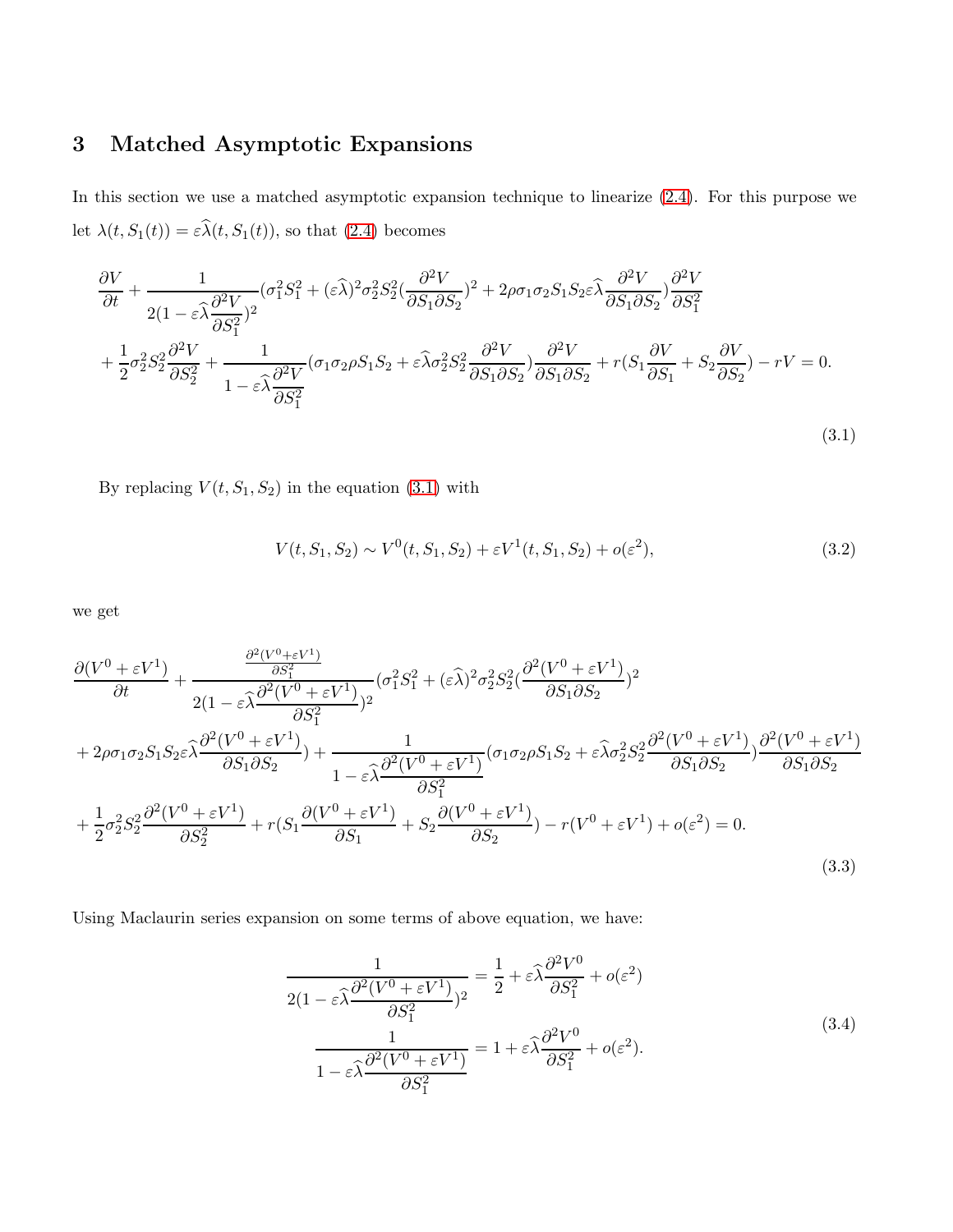Therefore we get the following linear equation for  $V^0(t, S_1, S_2)$ 

$$
\frac{\partial V^0}{\partial t} + \frac{\sigma_1^2 S_1^2}{2} \frac{\partial^2 V^0}{\partial S_1^2} + \frac{\sigma_2^2 S_2^2}{2} \frac{\partial^2 V^0}{\partial S_2^2} + \sigma_1 \sigma_2 S_1 S_2 \rho \frac{\partial^2 V^0}{\partial S_1 \partial S_2} + r[S_1 \frac{\partial V^0}{\partial S_1} + S_2 \frac{\partial V^0}{\partial S_2}] - rV^0 = 0,
$$
\n
$$
V^0(T, S_1, S_2) = h(S_1, S_2), \qquad 0 < S_1, S_2 < \infty,
$$
\n
$$
(3.5)
$$

and for  $V^1(t, S_1, S_2)$ 

$$
\frac{\partial V^1}{\partial t} + \frac{\sigma_1^2 S_1^2}{2} \frac{\partial^2 V^1}{\partial S_1^2} + \frac{\sigma_2^2 S_2^2}{2} \frac{\partial^2 V^1}{\partial S_2^2} + \sigma_1 \sigma_2 S_1 S_2 \rho \frac{\partial^2 V^1}{\partial S_1 \partial S_2} + r[S_1 \frac{\partial V^1}{\partial S_1} + S_2 \frac{\partial V^1}{\partial S_2}] - rV^1 = G,
$$
\n
$$
V^1(T, S_1, S_2) = 0, \qquad 0 < S_1, S_2 < \infty.
$$
\n
$$
(3.6)
$$

Here

$$
G = -\hat{\lambda}(2\rho\sigma_1\sigma_2S_1S_2\frac{\partial^2 V^0}{\partial S_1\partial S_2}\frac{\partial^2 V^0}{\partial S_1^2} + \sigma_1^2 S_1^2(\frac{\partial^2 V^0}{\partial S_1^2})^2 + \sigma_2^2 S_2^2(\frac{\partial^2 V^0}{\partial S_1\partial S_2})^2). \tag{3.7}
$$

<span id="page-5-0"></span>In the following, we apply a numerical scheme for comupting  $V^0(t, S_1, S_2)$  and  $V^1(t, S_1, S_2)$ .

## 4 Numerical Solution of the Partial Differential Equations

#### 4.1 The Alternating Direction Implicit

In this section, we present a numerical method for solving the partial differential equations:

$$
\frac{\partial V^0}{\partial t} + \frac{\sigma_1^2 x^2}{2} \frac{\partial^2 V^0}{\partial x^2} + \frac{\sigma_2^2 y^2}{2} \frac{\partial^2 V^0}{\partial y^2} + \sigma_1 \sigma_2 xy \rho \frac{\partial^2 V^0}{\partial x \partial y} + r[S_1 \frac{\partial V^0}{\partial x} + S_2 \frac{\partial V^0}{\partial y}] - rV^0 = 0,
$$
\n
$$
V^0(T, x, y) = h(x, y), \qquad 0 < x, y < \infty,
$$
\n
$$
(4.1)
$$

<span id="page-5-3"></span>and

$$
\frac{\partial V^1}{\partial t} + \frac{\sigma_1^2 x^2}{2} \frac{\partial^2 V^1}{\partial x^2} + \frac{\sigma_2^2 y^2}{2} \frac{\partial^2 V^1}{\partial y^2} + \rho \sigma_1 \sigma_2 xy \frac{\partial^2 V^1}{\partial x \partial y} + r[S_1 \frac{\partial V^1}{\partial x} + y \frac{\partial V^1}{\partial y}] - rV^1 = G,
$$
\n
$$
V^1(T, x, y) = 0, \quad 0 < x, y < \infty.
$$
\n
$$
(4.2)
$$

Functions  $V^0(t, x, y)$  and  $V^1(t, x, y)$  are defined on  $[0, T] \times [0, \infty) \times [0, \infty)$ . To simplify notations we write:

<span id="page-5-2"></span><span id="page-5-1"></span>
$$
L = \frac{\partial}{\partial t} + A_x + A_y + A_{xy},\tag{4.3}
$$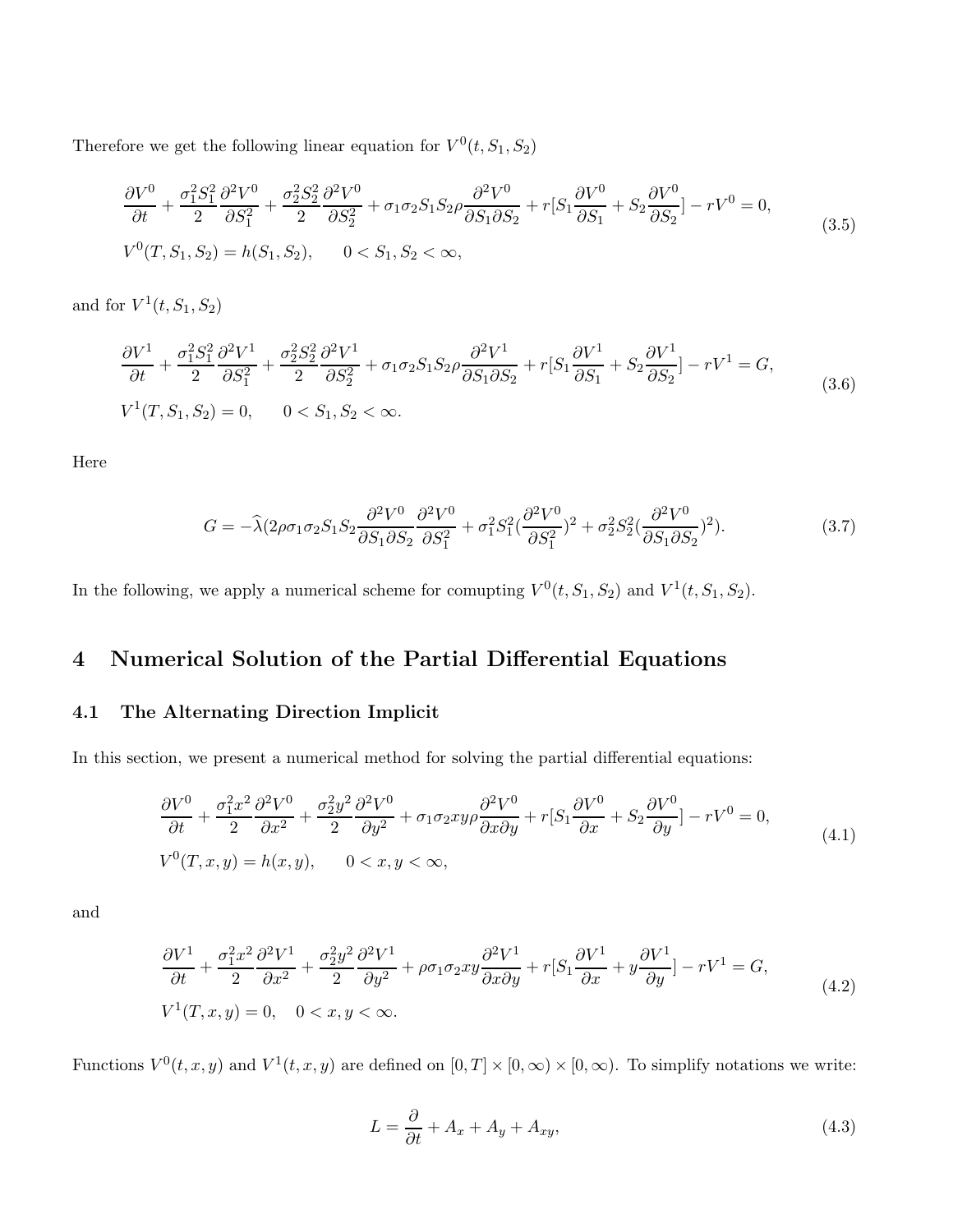<span id="page-6-0"></span>where

$$
A_x = \frac{1}{2}\sigma_1^2 x^2 \frac{\partial^2}{\partial x^2} + r x \frac{\partial}{\partial x} - r \Theta,
$$
  
\n
$$
A_y = \frac{1}{2}\sigma_2^2 y^2 \frac{\partial^2}{\partial y^2} + r y \frac{\partial}{\partial y} - r(1 - \Theta),
$$
  
\n
$$
A_{xy} = \sigma_1 \sigma_1 x y \rho \frac{\partial^2}{\partial x \partial y},
$$
\n(4.4)

and  $0 \le \Theta \le 1$ . While symmetry considerations might speak for an  $\Theta = \frac{1}{2}$ , it is computationally simpler to use  $\Theta = 0$  or  $\Theta = 1$ , i.e., nclude the rV – term fully in one of the two operators. Hence, we can write

$$
\begin{cases}\nLV^0(t,x,y) = 0, \\
LV^1(t,x,y) = G,\n\end{cases}
$$
\n(4.5)

where

$$
G = -\widehat{\lambda}(2\rho\sigma_1\sigma_2xy\frac{\partial^2 f^0}{\partial x\partial y}\frac{\partial^2 f^0}{\partial x^2} + \sigma_1^2x^2(\frac{\partial^2 f^0}{\partial x^2})^2 + \sigma_2^2y^2(\frac{\partial^2 f^0}{\partial x\partial y})^2). \tag{4.6}
$$

In order to define a numerical solution for these equations, we need to truncate the spatial domain to a bounded area:  $\{(x, y); 0 \le x \le x_{max}, 0 \le y \le y_{max}\}$ . Let us introduce a grid of points in the time interval and in the truncated spatial domain:

$$
t_l = l\Delta t, \quad l = 0, 1, ...L, \quad \Delta t = \frac{T}{L},
$$
  
\n
$$
x_m = m\Delta x, \quad m = 0, 1, ...M, \quad \Delta x = \frac{x_{max}}{M},
$$
  
\n
$$
y_n = n\Delta y, \quad n = 0, 1, ...N, \quad \Delta y = \frac{y_{max}}{N}.
$$
\n(4.7)

For the simplicity assume that  $x_{max} = y_{max}$  and  $\Delta x = \Delta y$ . Functions  $V^0(t, x, y)$  and  $V^1(t, x, y)$  evaluated at a point on the grid are denoted as  $V_{mn}^{0,l} = V^0(t_l, x_m, y_n)$  and  $V_{mn}^{1,l} = V^1(t_l, x_m, y_n)$ . If we need to refer to the solution at a specific time point, we will use notation  $V^{0,l} = V^0(t_l, x_m, y_n)$  and  $V^{1,l} = V^1(t_l, x_m, y_n)$ . Furthermore, let symbols  $A_{dx}$ ,  $A_{dy}$  and  $A_{dxdy}$  denote second-order approximations to the operators  $A_x$ ,  $A_y$ and  $A_{xy}$ . Since the differential operator can be split as in [\(4.4\)](#page-6-0) we can use Alternating Direction Implicit (ADI). The general idea is to split a time step into two and consider one operator or one space coordinate at a time. We implement the Peaceman-Rachford scheme. Let us begin by discretizing [\(4.1\)](#page-5-1) in the time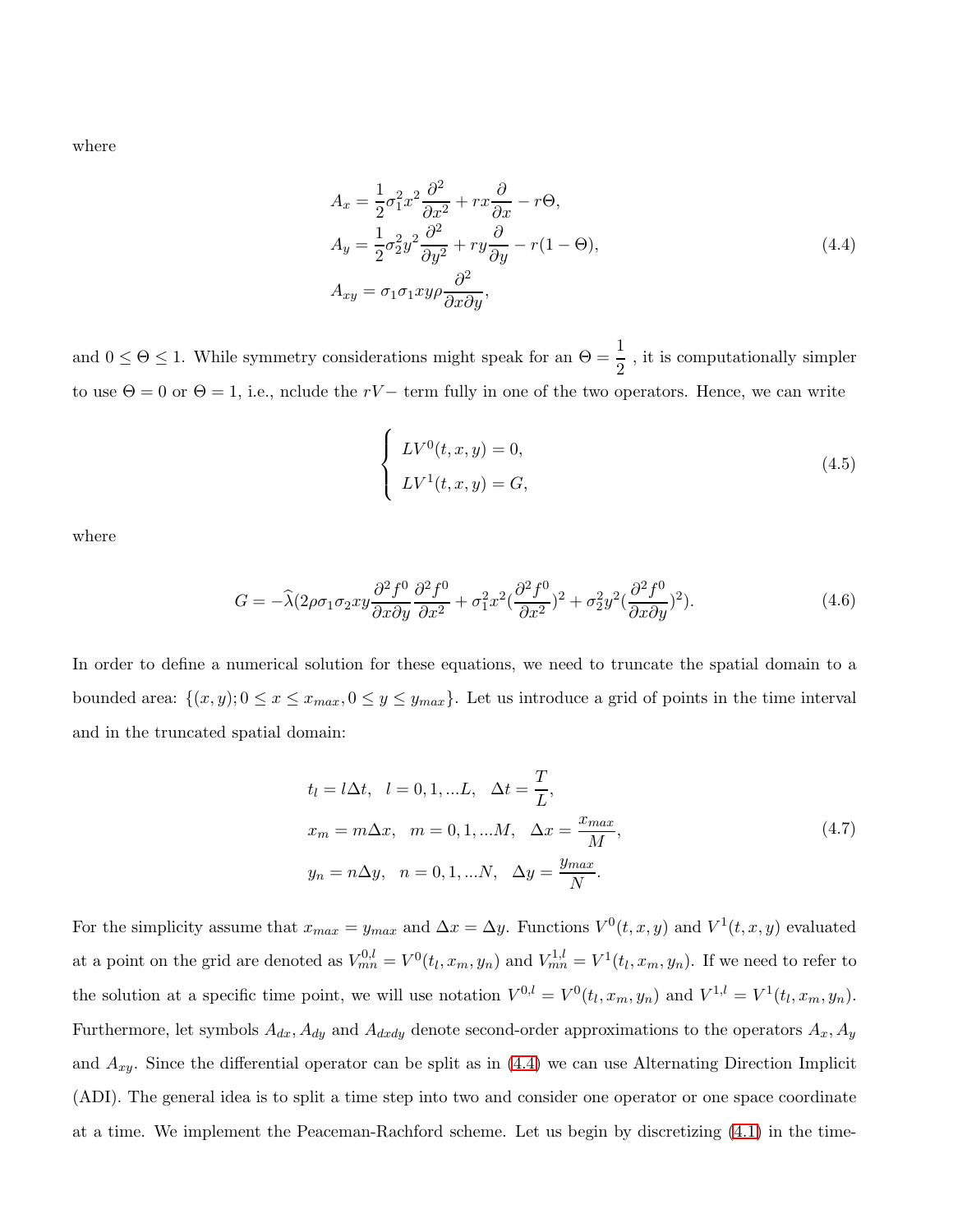direction:

$$
V_t^0((l+1/2)\Delta t, x, y) = \frac{V^{0,l+1} - V^{0,l}}{\Delta t} + O(\Delta t^2)
$$
  

$$
(A_x + A_y + A_{xy})V^0 = \frac{1}{2}A_x(V^{0,l+1} + V^{0,l}) + \frac{1}{2}A_y(V^{0,l+1} + V^{0,l}) + \frac{1}{2}A_{xy}(V^{0,l+1} + V^{0,l}) + O(\Delta t^2).
$$
 (4.8)

Next Insert into [\(4.3\)](#page-5-2), multiply by  $\Delta t$ , and rearrange to obtain:

$$
(I - \frac{1}{2}\Delta t A_x - \frac{1}{2}\Delta t A_y)V^{0,l} = (I + \frac{1}{2}\Delta t A_x + \frac{1}{2}\Delta t A_y)V^{0,l+1} + \frac{1}{2}\Delta t A_{xy}(V^{0,l+1} + V^{0,l}) + O(\Delta t^3), \quad (4.9)
$$

where I denotes the identity operator. If we add  $\frac{1}{4}\Delta t^2 A_x A_y V^{0,l}$  on the left side and  $\frac{1}{4}\Delta t^2 A_x A_y V^{0,l+1}$  on the right side then we commit an error which is  $O(\Delta t^3)$  and therefore:

$$
(I - \frac{1}{2}\Delta t A_x)(I - \frac{1}{2}\Delta t A_y)V^{0,l}
$$
  
=  $(I + \frac{1}{2}\Delta t A_x)(I + \frac{1}{2}\Delta t A_y)V^{0,l+1} + \frac{1}{2}\Delta t A_{xy}(V^{0,l+1} + V^{0,l}) + O(\Delta t^3).$  (4.10)

<span id="page-7-2"></span>We now discretize in the space coordinates replacing  $A_x$  by  $A_{dx}$ ,  $A_y$  by  $A_{dy}$  and  $A_{xy}$  by  $A_{dxdy}$ 

<span id="page-7-1"></span>
$$
(I - \frac{1}{2}\Delta t A_{dx})(I - \frac{1}{2}\Delta t A_{dy})V^{0,l}
$$
  
=  $(I + \frac{1}{2}\Delta t A_{dx})(I + \frac{1}{2}\Delta t A_{dy})V^{0,l+1} + \frac{1}{2}\Delta t A_{dxdy}(V^{0,l+1} + V^{0,l}) + O(\Delta t^3) + O(\Delta t \Delta x^2).$  (4.11)

<span id="page-7-0"></span>This leads to the Peaceman-Rachford method [\[9\]](#page-18-10)

$$
(I - \frac{\Delta t}{2} A_{dx}) V^{0,l+1/2} = (I + \frac{\Delta t}{2} A_{dy}) V^{0,l+1} + \alpha,
$$
  

$$
(I - \frac{\Delta t}{2} A_{dy}) V^{0,l} = (I + \frac{\Delta t}{2} A_{dx}) V^{0,l+1/2} + \beta,
$$
\n
$$
(4.12)
$$

where auxiliary function  $V^{0,l+1/2}$  links above equations. We have introduced the values  $\alpha$  and  $\beta$  to take into account the mix derivative term because it is not obvious how this term should be split. To align  $(4.12)$  with  $(4.11)$ , we require that

$$
(I + \frac{\Delta t}{2} A_{dx})\alpha + (I - \frac{\Delta t}{2} A_{dx})\beta = \frac{1}{2} \Delta t A_{dxdy} (V^{0,l+1} + V^{0,l}),
$$
\n(4.13)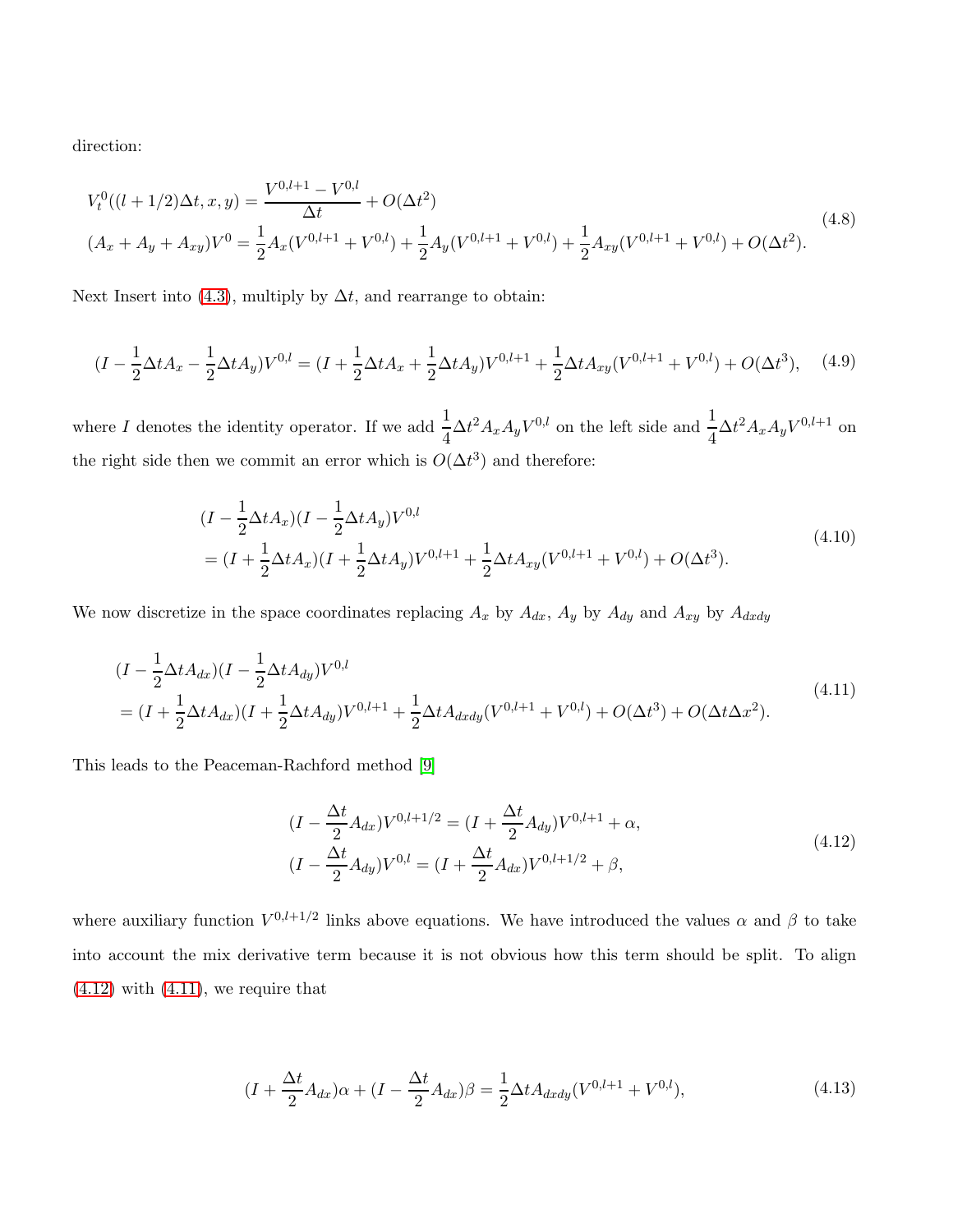where a discrepancy of order  $O(\Delta t^3)$  may be allowed with reference to a similar term in [\(4.10\)](#page-7-2). One of the possible choices for  $\alpha$  and  $\beta$  is

$$
\alpha = \frac{\Delta t}{2} A_{dxdy} V^{0,l+1}, \quad \beta = \frac{\Delta t}{2} A_{dxdy} V^{0,l+1/2}.
$$
\n(4.14)

<span id="page-8-0"></span>Finally, the Peaceman-Rachford scheme for  $V^0$  in [\(4.1\)](#page-5-1) is obtain as follows

$$
(I - \frac{\Delta t}{2} A_{dx}) V^{0,l+1/2} = (I + \frac{\Delta t}{2} A_{dy}) V^{0,l+1} + \frac{\Delta t}{2} A_{dxdy} V^{0,l+1},
$$
  

$$
(I - \frac{\Delta t}{2} A_{dy}) V^{0,l} = (I + \frac{\Delta t}{2} A_{dx}) V^{0,l+1/2} + \frac{\Delta t}{2} A_{dxdy} V^{0,l+1/2}.
$$
 (4.15)

In a first step we calculate  $V^{0,l+1/2}$  using  $V^{0,l+1}$ . This step is implicit in direction x. In a second step, defined by equations [\(4.15\)](#page-8-0), we use  $V^{0,l+1/2}$  to calculate  $V^{0,l}$ . This step is implicit in the direction of y. The Peaceman-Rachford scheme for  $V^1$  in [\(4.2\)](#page-5-3) is obtained as follows:

$$
(I - \frac{\Delta t}{2} A_{dx}) V^{1,l+1/2} = (I + \frac{\Delta t}{2} A_{dy}) V^{1,l+1} + \alpha,
$$
  
\n
$$
(I - \frac{\Delta t}{2} A_{dy}) V^{1,l} = (I + \frac{\Delta t}{2} A_{dx}) V^{1,l+1/2} + \beta,
$$
\n(4.16)

<span id="page-8-1"></span>where auxiliary function  $V^{1,l+1/2}$  links above equations. To align [\(4.16\)](#page-8-1) with [\(4.11\)](#page-7-1) we require that

$$
(I + \frac{\Delta t}{2} A_{dx})\alpha + (I - \frac{\Delta t}{2} A_{dx})\beta = \frac{1}{2} \Delta t A_{dxdy}(V^{1,l+1} + V^{1,l}) - \frac{1}{2} \Delta t (G^{l+1} + G^l). \tag{4.17}
$$

One of the possible choices for  $\alpha$  and  $\beta$  is

$$
\alpha = \frac{\Delta t}{2} A_{dxdy} V^{1,l+1} - \frac{\Delta t}{2} G^{l+1}, \quad \beta = \frac{\Delta t}{2} A_{dxdy} V^{0,l+1/2} - \frac{\Delta t}{2} G^l.
$$
\n(4.18)

<span id="page-8-2"></span>The Peaceman-Rachford scheme for  $V^1$  of  $(4.2)$  is obtained as follows:

$$
(I - \frac{\Delta t}{2} A_{dx}) V^{1,l+1/2} = (I + \frac{\Delta t}{2} A_{dy}) V^{1,l+1} + \frac{\Delta t}{2} A_{dxdy} V^{1,l+1} - \frac{\Delta t}{2} G^{l+1},
$$
  

$$
(I - \frac{\Delta t}{2} A_{dy}) V^{1,l} = (I + \frac{\Delta t}{2} A_{dx}) V^{1,l+1/2} + \frac{\Delta t}{2} A_{dxdy} V^{0,l+1/2} - \frac{\Delta t}{2} G^{l}. \tag{4.19}
$$

In a first step calculate  $V^{1,l+1/2}$  using  $V^{1,l+1}$ . This step is implicit in direction x. In ta second step, defined by equations [\(4.19\)](#page-8-2), we use  $V^{1,l+1/2}$  to calculate  $V^{1,l}$ . This step is implicit in the direction of y.

Notice that due to the use of centered approximations of the derivatives, at  $x_0 = y_0 = 0$ ,  $x_m = x_{max}$ and  $y_n = y_{max}$ , there appear external fictitious nodes  $x_{-1} = -\Delta x$ ,  $y_{-1} = -\Delta y$ ,  $x_{M+1} = (M+1)\Delta x$  and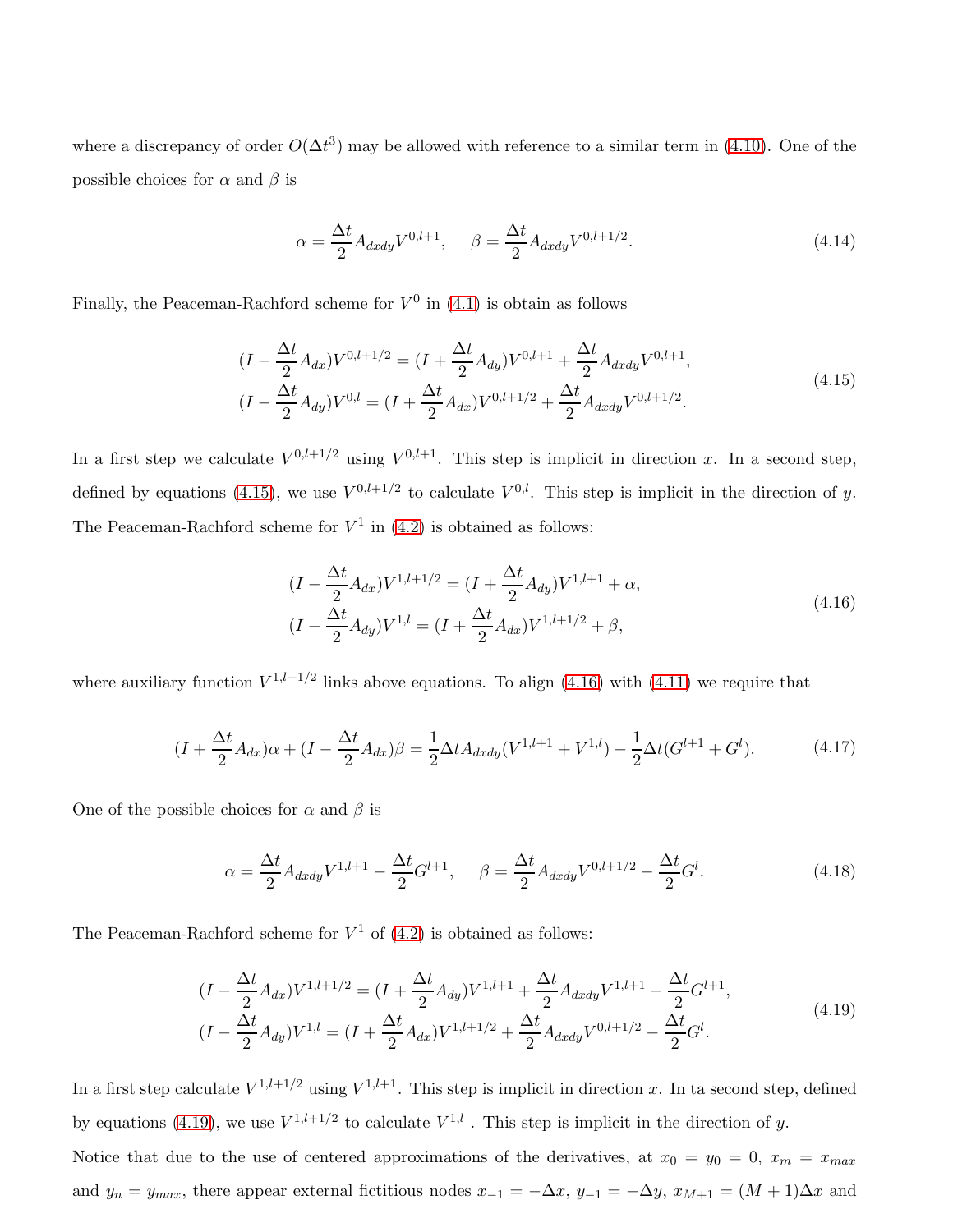$y_{N+1} = (N+1)\Delta$ . The approximations in these nodes are obtained by using linear interpolation. Thus we have the following relations

$$
V_{-1,n}^{0,l} = 2V_{0,n}^{0,l} - V_{1,n}^{0,l}, \t V_{M+1,n}^{0,l} = 2V_{M,n}^{0,l} - V_{M-1,n}^{0,l}; \t n = 1(1)N,
$$
  
\n
$$
V_{m,-1}^{0,l} = 2V_{m,0}^{0,l} - V_{m,1}^{0,l}, \t V_{m,N+1}^{0,l} = 2V_{m,N}^{0,l} - V_{m,N-1}^{0,l}; \t m = 1(1)M.
$$
\n(4.20)

Similarly, we can write the same relations in terms of  $V^{1,l}$ . Now all values  $V^{0,l}_{m,n}$  and  $V^{1,l}_{m,n}$  are available. By repeating this procedure for  $l = L - 1, L - 2, ..., 0$  we obtain  $V_{m,n}^0$  and  $V_{m,n}^1$  at all time points. The price of a Spread option at time  $t_0 = 0$  can be approximated as :

$$
V(t_0, x, y) \approx V^0(t_0, x, y) + \varepsilon V^1(t_0, x, y). \tag{4.21}
$$

#### 4.2 Stability and Convergence of the Numerical Scheme

In this section, we discuss stability and convergence of the numerical schemes introduced in Section 4.1. First we analyze the stability of the Peaceman-Rachford. In this case, we can use the Von Neumann analysis to establish the conditions for stability. This approach was described in [\[9\]](#page-18-10)(Chapter 2.2). The Von Neumann analysis is based on calculating the amplification factor of a scheme  $(g)$ , and deriving conditions under which  $|q| \leq 1$ .

Theorem 4.1. A one-step finite difference scheme (with constant coefficients) is stable in a stability region  $\Lambda($ any bounded nonempty region of the first octant of  $R^3$  that has the origin as an accumulation point) if and only if there is a constant c (independent of  $\theta$ ,  $\phi$ , dt, dx and dy) such that

$$
g|(\theta, \phi, dt, dx, dy)| \le 1 + cdt. \tag{4.22}
$$

Here  $g(\theta, \phi, dt, dx, dy)$  is amplification factor of scheme with  $(dt, dx, dy) \in \Lambda$ . If  $g(\theta, \phi, dt, dx, dy)$  is independent of dx, dy and dt, the above stability condition can be replaced with the restricted stability condition

$$
|g(\theta,\phi)| \le 1. \tag{4.23}
$$

 $\Box$ 

Proof. See [\[9\]](#page-18-10).

Remark 4.2. This theorem shows that to determine the stability of a finite difference scheme with the constant coefficient, we only need to consider the amplification factor g. This theorem does not apply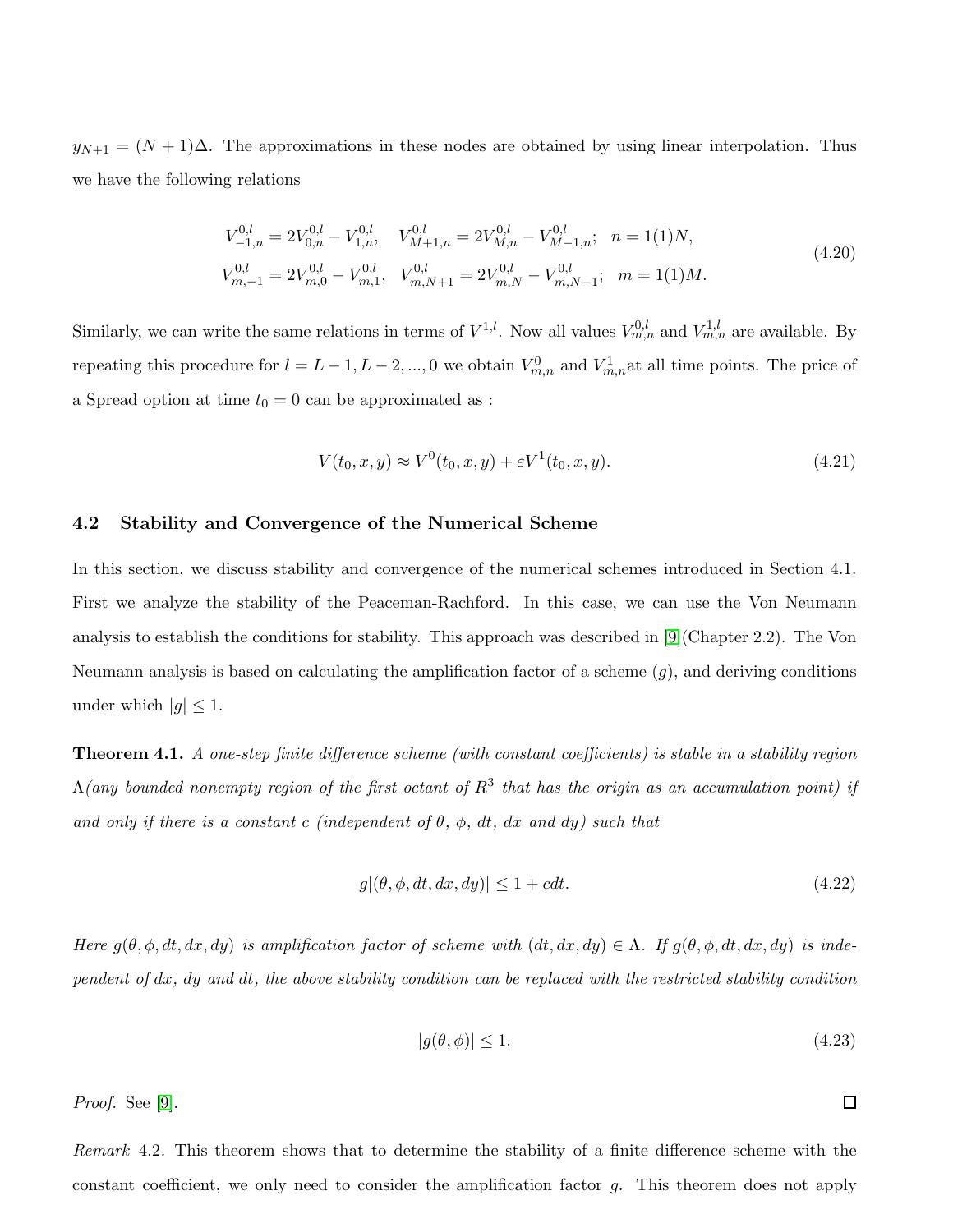directly to problems with variable coefficients. Nonetheless, the stability conditions obtained for constant coefficient schemes can be used to give stability conditions for the same scheme applied to equations with variable coefficients. The general procedure is that one considers each of the frozen coefficient problems arising from the scheme. The frozen coefficient problems are the constant coefficient problems obtained by fixing the coefficients at their values attained at each point in the domain of the computation. If each frozen coefficient problem is stable, then the variable coefficient problem is also stable. The interest reader can see the proof of this result in [\[13,](#page-18-11) [14\]](#page-18-12).

For finding the amplification factor, a simpler and equivalent procedure is to replace  $V_{mn}^{0,l}$  and  $V_{mn}^{1,l}$  in the scheme by  $g^{-l}e^{im\theta}e^{in\phi}$  for each value of l, n and m. Then, the resulting equation can be solved for the amplification factor.

Replacing  $V_{mn}^{0,l+1/2}$  and  $V_{mn}^{0,l}$  by  $\hat{g}g^{-l}e^{im\theta}e^{in\phi}$  and  $g^{-l}e^{im\theta}e^{in\phi}$  respectively, one gets

$$
\frac{\Delta t}{2} A_{dx} V_{m,n}^{0,l+1/2} = \frac{\Delta t}{2} \hat{g} g^{-l} e^{im\theta} e^{in\phi} (-2\sigma_1^2 x_m^2 \frac{\sin^2 \frac{1}{2}\theta}{\Delta x^2} + rx_m \frac{i\sin\theta}{\Delta x}) = \hat{g} g^{-l} e^{im\theta} e^{in\phi} (-a_1 \sin^2 \frac{1}{2}\theta + b_1 i \sin\theta)
$$
\n
$$
\frac{\Delta t}{2} A_{dy} V_{m,n}^{0,-l} = \frac{\Delta t}{2} g^{-l} e^{im\theta} e^{in\phi} (-2\sigma_2^2 y_n^2 \frac{\sin^2 \frac{1}{2}\phi}{\Delta y^2} + ry_n \frac{i\sin\phi}{\Delta y} - r) = g^{-l} e^{im\theta} e^{in\phi} (-a_2 \sin^2 \frac{1}{2}\phi + b_2 i \sin\phi - c_1)
$$
\n
$$
\frac{\Delta t}{2} A_{dxdy} V_{m,n}^{0,l+1/2} = \frac{\Delta t}{2} \hat{g} g^{-l} e^{im\theta} e^{in\phi} \sigma_1 \sigma_2 \rho x_m y_n (-\frac{\sin\theta \sin\phi}{\Delta x \Delta y}) = -\hat{g} g^{-l} e^{im\theta} e^{in\phi} c_2 \sin\theta \sin\phi
$$
\n
$$
\frac{\Delta t}{2} A_{dxdy} V_{m,n}^{0,l} = \frac{\Delta t}{2} g^{-l} e^{im\theta} e^{in\phi} \sigma_1 \sigma_2 \rho x_m y_n (-\frac{\sin\theta \sin\phi}{\Delta x \Delta y}) = -g^{-l} e^{im\theta} e^{in\phi} c_2 \sin\theta \sin\phi.
$$
\n(4.24)

<span id="page-10-0"></span>Here

$$
a_1(x_m) = \frac{\Delta t \sigma_1^2 x_m^2}{\Delta x^2}, \quad b_1(x_m) = \frac{\Delta t r x_m}{2\Delta x}, \quad c_1 = \frac{r \Delta t}{2},
$$
  
\n
$$
a_2(y_n) = \frac{\Delta t \sigma_2^2 y_n^2}{\Delta y^2}, \quad b_2(y_n) = \frac{\Delta t r y_n}{2\Delta y}, \quad c_2(x_m, y_n) = \frac{\Delta t \sigma_1 \sigma_2 \rho x_m y_n}{2\Delta x \Delta y}.
$$
\n(4.25)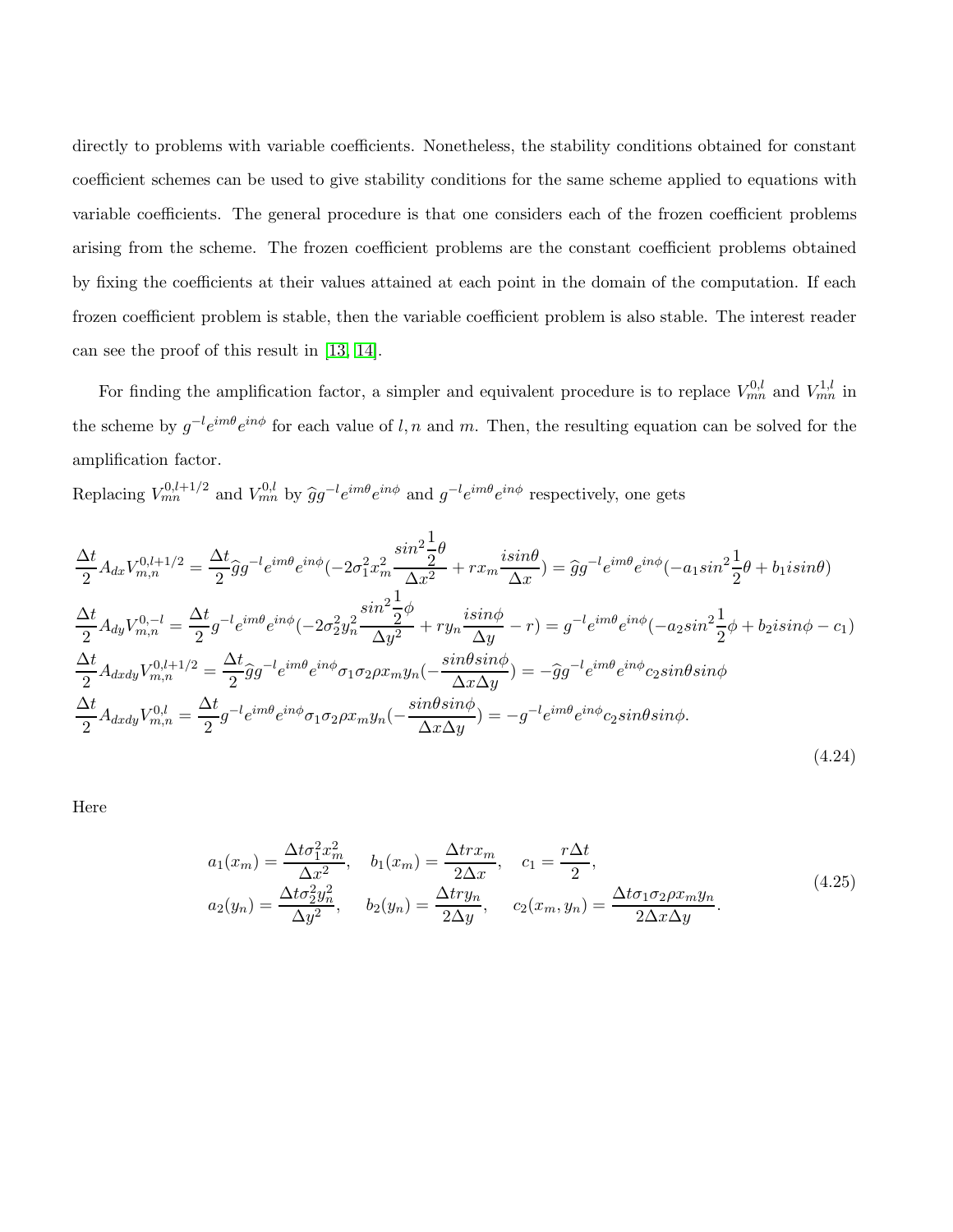Also, by replacing  $V_{mn}^{1,l+1/2}$  and  $V_{mn}^{1,l}$  by  $\hat{g}g^{-l}e^{im\theta}e^{in\phi}$  and  $g^{-l}e^{im\theta}e^{in\phi}$  respectively, we have that

$$
\frac{\Delta t}{2} A_{dx} V_{m,n}^{1,l+1/2} = \frac{\Delta t}{2} \hat{g} g^{-l} e^{im\theta} e^{in\phi} (-2\sigma_1^2 x_m^2 \frac{\sin^2 \frac{1}{2}\theta}{\Delta x^2} + r x_m \frac{i \sin \theta}{\Delta x}) = \hat{g} g^{-l} e^{im\theta} e^{in\phi} (-a_1 \sin^2 \frac{1}{2}\theta + b_1 i \sin \theta)
$$
\n
$$
\frac{\Delta t}{2} A_{dy} V_{m,n}^{1,l} = \frac{\Delta t}{2} g^{-l} e^{im\theta} e^{in\phi} (-2\sigma_2^2 y_n^2 \frac{\sin^2 \frac{1}{2}\phi}{\Delta y^2} + r y_n \frac{i \sin \phi}{\Delta y} - r) = g^{-l} e^{im\theta} e^{in\phi} (-a_2 \sin^2 \frac{1}{2}\phi + b_2 i \sin \phi - c_1)
$$
\n
$$
\frac{\Delta t}{2} A_{dxdy} V_{m,n}^{1,l+1/2} = \frac{\Delta t}{2} \hat{g} g^{-l} e^{im\theta} e^{in\phi} \sigma_1 \sigma_2 \rho x_m y_n (-\frac{\sin \theta \sin \phi}{\Delta x \Delta y}) = -\hat{g} g^{-l} e^{im\theta} e^{in\phi} c_2 \sin \theta \sin \phi
$$
\n
$$
\frac{\Delta t}{2} A_{dxdy} V_{m,n}^{1,l+1} = \frac{\Delta t}{2} g^{-l} e^{im\theta} e^{in\phi} \sigma_1 \sigma_2 \rho x_m y_n (-\frac{\sin \theta \sin \phi}{\Delta x \Delta y}) = -g^{-l} e^{im\theta} e^{in\phi} c_2 \sin \theta \sin \phi.
$$
\n(4.26)

According to "Duhamel's principle" we ignore the  $G^{l+1}$  and  $G^l$  terms in stability analysis (more details [\[9\]](#page-18-10)). We obtain the amplification factor

$$
g = \frac{1 - a_2 \sin^2 \frac{1}{2}\phi + b_2 i \sin \phi - c_1 - c_2 \sin \theta \sin \phi}{(1 + a_1 \sin^2 \frac{1}{2}\theta - b_1 i \sin \theta)\hat{g}}
$$
(4.27)

where

$$
\hat{g} = \frac{1 + a_2 \sin^2 \frac{1}{2}\phi - b_2 i \sin \phi + c_1}{1 - a_1 \sin^2 \frac{1}{2}\theta + b_1 i \sin \theta - c_2 \sin \theta \sin \phi}.
$$
\n(4.28)

By arranging, one gets

$$
g = \frac{[1 - a_1 \sin^2 \frac{1}{2}\theta - c_2 \sin\theta \sin\phi + (b_1 \sin\theta)i][1 - a_2 \sin^2 \frac{1}{2}\phi - c_1 - c_2 \sin\theta \sin\phi + (b_2 \sin\phi)i]}{[1 + a_1 \sin^2 \frac{1}{2}\theta - (b_1 \sin\theta)i][1 + a_2 \sin^2 \frac{1}{2}\phi + c_1 - (b_2 \sin\phi)i]}.
$$
(4.29)

Thus

<span id="page-11-0"></span>
$$
|g(\theta,\phi)|^2 = \frac{[(1-a_1sin^2\frac{1}{2}\theta - c_2sin\theta sin\phi)^2 + b_1^2sin^2\theta][(1-a_2sin^2\frac{1}{2}\phi - c_1 - c_2sin\theta sin\phi)^2 + b_2^2sin^2\phi]}{[(1+a_1sin^2\frac{1}{2}\theta)^2 + b_1^2sin^2\theta][(1+a_2sin^2\frac{1}{2}\phi + c_1)^2 + b_2^2sin^2\phi]}
$$
(4.30)

According to [\(4.25\)](#page-10-0), we can write  $a_2 = Ca_1$ ,  $c_2 = \hat{C}a_1$  where C and  $\hat{C}$  are constants. Moreover  $\frac{b_1}{a_1} \rightarrow$  $0, as \Delta x \to 0$ , so  $b_1 = \xi a_1$  as  $\xi \to 0$ , and  $b_2 = \xi a_1$ ,  $c_1 = \xi a_1$ . Therefore by replacing in [\(4.30\)](#page-11-0), one gets

$$
\lim_{\xi \to 0} g_{\xi}^{2} = \lim_{\xi \to 0} \frac{\left[ (1 - a_{1}sin^{2} \frac{1}{2} \theta - c_{2}sin\theta sin\phi)^{2} + b_{1}^{2}sin^{2}\theta \right] \left[ (1 - a_{2}sin^{2} \frac{1}{2} \phi - c_{1} - c_{2}sin\theta sin\phi)^{2} + b_{2}^{2}sin^{2}\phi \right]}{\left[ (1 + a_{1}sin^{2} \frac{1}{2} \theta)^{2} + b_{1}^{2}sin^{2}\theta \right] \left[ (1 + a_{2}sin^{2} \frac{1}{2} \phi + c_{1})^{2} + b_{2}^{2}sin^{2}\phi \right]}
$$
\n
$$
= \frac{(1 - a_{1}sin^{2} \frac{1}{2} \theta - \hat{C}a_{1}sin\theta sin\phi)^{2} (1 - Ca_{1}sin^{2} \frac{1}{2} \phi - \hat{C}a_{1}sin\theta sin\phi)^{2}}{(1 + a_{1}sin^{2} \frac{1}{2} \theta)^{2} (1 + Ca_{1}sin^{2} \frac{1}{2} \phi)^{2}}.
$$

(4.31)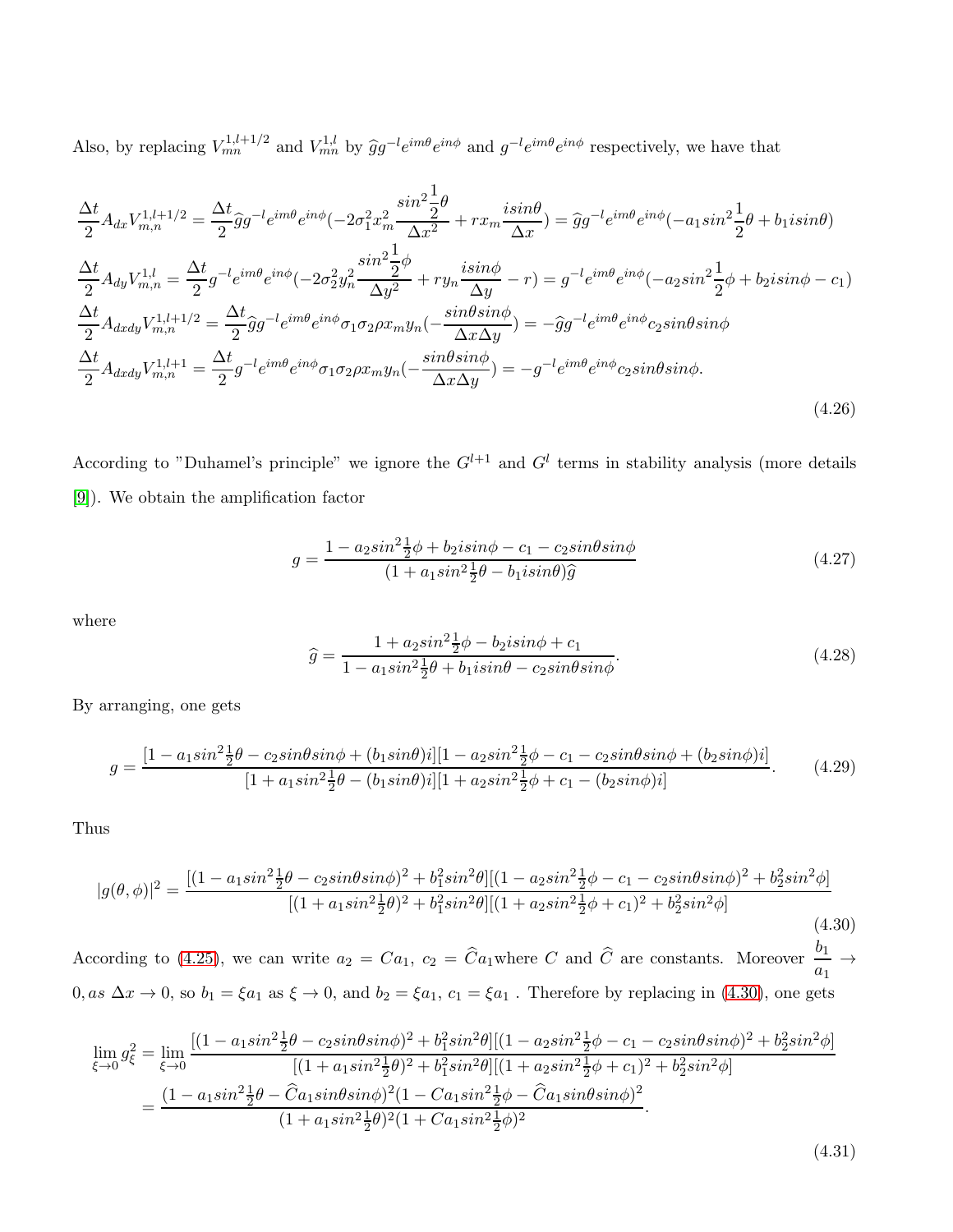It is enough to find conditions so that

$$
\frac{(1 - a_1 \sin^2 \frac{1}{2}\theta - \hat{C}a_1 \sin \theta \sin \phi)^2 (1 - \hat{C}a_1 \sin^2 \frac{1}{2}\phi - \hat{C}a_1 \sin \theta \sin \phi)^2}{(1 + a_1 \sin^2 \frac{1}{2}\theta)^2 (1 + \hat{C}a_1 \sin^2 \frac{1}{2}\phi)^2} \le 1.
$$
\n(4.32)

Notice that

$$
a_1 sin^2 \frac{1}{2} \theta + \widehat{C} a_1 sin \theta sin \phi \le a_1 |sin^2 \frac{1}{2} \theta| + \widehat{C} a_1 |sin \theta sin \phi|
$$
  

$$
\le a_1 |sin \frac{1}{2} \theta| |sin \frac{1}{2} \theta| + 2\widehat{C} |cos \frac{1}{2} \theta sin \phi|]
$$
(4.33)  

$$
\le a_1 [1 + 2\widehat{C}].
$$

Thus  $1 - a_1 sin^2 \frac{1}{2}\theta - \hat{C}a_1 sin\theta sin\phi \ge 0$ , provided that  $a_1[1 + 2\hat{C}] \le 1$ . and also we have

$$
Ca_1 sin^2 \frac{1}{2}\phi + \hat{C}a_1 sin\theta sin\phi \le Ca_1 |sin^2 \frac{1}{2}\phi| + \hat{C}a_1 |sin\theta sin\phi|
$$
  

$$
\le a_1 |sin \frac{1}{2}\phi| |C sin \frac{1}{2}\phi + 4\hat{C} |cos \frac{1}{2}\phi sin\theta|
$$
  

$$
\le a_1 [C + 2\hat{C}].
$$
 (4.34)

Then  $1-Ca_1sin^2\frac{1}{2}\phi-\widehat{C}a_1sin\theta sin\phi \geq 0$ , provided that  $a_1[C+2\widehat{C}] \leq 1$ . Therefore we should find conditions so that

$$
\frac{(1 - a_1 \sin^2 \frac{1}{2}\theta - \hat{C}a_1 \sin \theta \sin \phi)(1 - \hat{C}a_1 \sin^2 \frac{1}{2}\phi - \hat{C}a_1 \sin \theta \sin \phi)}{(1 + a_1 \sin^2 \frac{1}{2}\theta)(1 + \hat{C}a_1 \sin^2 \frac{1}{2}\phi)} \le 1,
$$
\n(4.35)

<span id="page-12-0"></span>or equivalently

$$
a_1(\sin^2\frac{1}{2}\theta + \hat{C}\sin\theta\sin\phi + C\sin^2\frac{1}{2}\phi)(-2 + a_1\hat{C}\sin\theta\sin\phi) \le 0.
$$
 (4.36)

Since  $|y| \le 1$ , then for any  $x \in R$ ,  $xy \ge -|x|$ , and by  $C \ge 4\widehat{C}^2$ , we have that

$$
\sin^2\frac{1}{2}\theta + \widehat{C}\sin\theta\sin\phi + C\sin^2\frac{1}{2}\phi \ge |\sin\frac{1}{2}\theta|^2 - 4\widehat{C}|\sin\frac{1}{2}\theta\sin\frac{1}{2}\phi| + 4\widehat{C}^2|\sin\frac{1}{2}\phi|^2
$$
  
= 
$$
(|\sin\frac{1}{2}\theta| - 2\widehat{C}|\sin\frac{1}{2}\phi|)^2 \ge 0.
$$
 (4.37)

Thus [\(4.35\)](#page-12-0) is satisfied if  $a_1 \n\leq \frac{2}{6}$  $\mathcal{C}_{\mathcal{A}}$ and  $|g(\theta, \phi)| \leq 1$  if

$$
a_1 \le A = \min\{\frac{2}{\widehat{C}}, \frac{1}{1+2\widehat{C}}, \frac{1}{4\widehat{C}^2+2\widehat{C}}\} \quad or \quad \frac{\Delta t}{\Delta x^2} \le \frac{A}{\sigma_1^2 x_{\max}^2}, \quad \frac{\Delta t}{\Delta y^2} \le \frac{A}{\sigma_2^2 y_{\max}^2}.\tag{4.38}
$$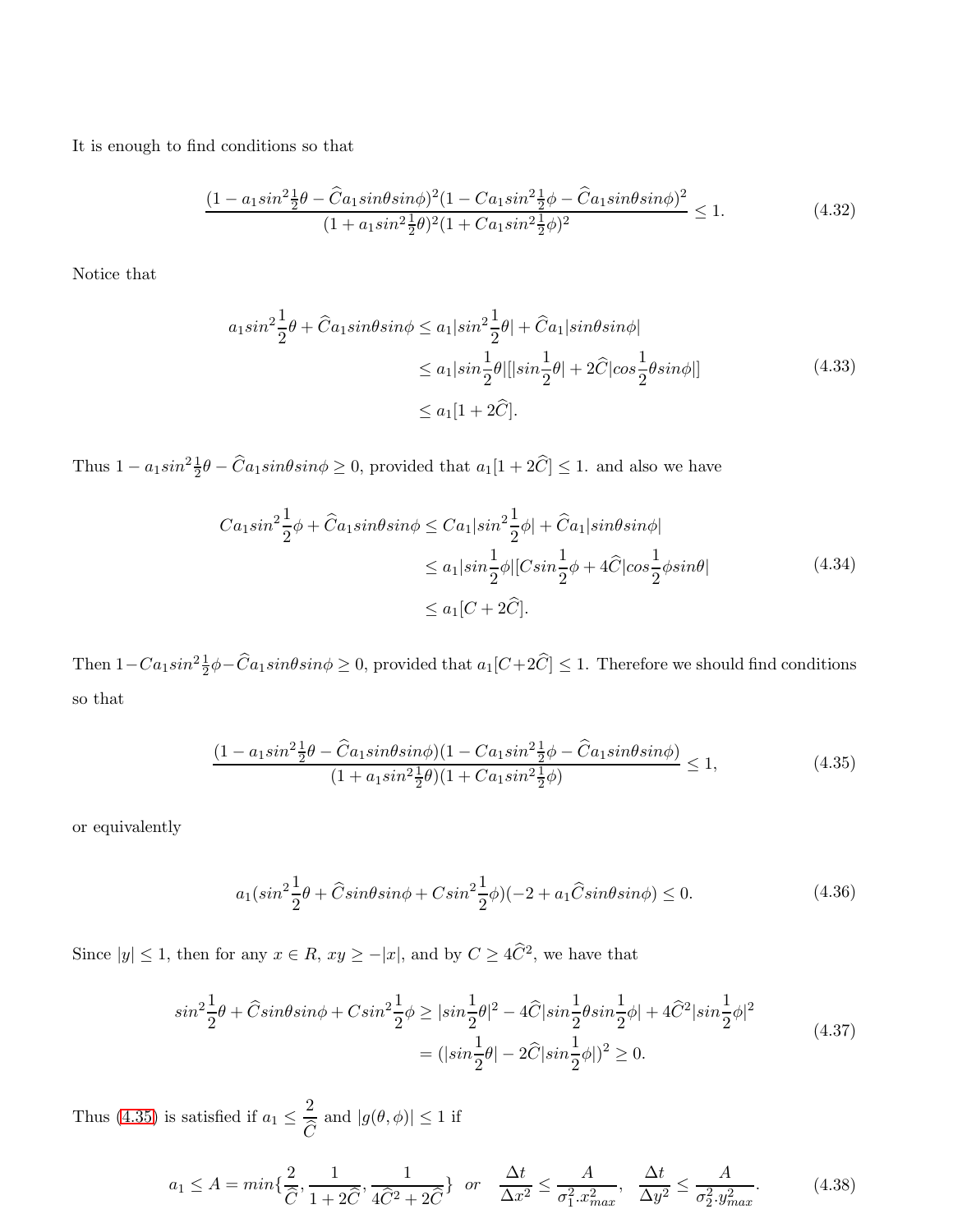<span id="page-13-1"></span>Since  $\Delta x = \Delta y$  and  $x_{max} = y_{max}$ , a sufficient condition for stability of the scheme is

$$
\frac{\Delta t}{\Delta x^2} \le \frac{A}{\max\{\sigma_1^2, \sigma_2^2\} x_{\max}^2}.\tag{4.39}
$$

Thus, the Peaceman-Rachford scheme is stable if the number of steps in the time interval, L, and in the spatial domain,  $M = N$ , satisfy inequality [\(4.39\)](#page-13-1). This condition is a consequence of the cross-derivative terms. In the absence of these terms, the scheme would be unconditionally stable.

The remaining issue we need to address is the convergence of the numerical method to the true value of the problem. According to [\[9\]](#page-18-10) , this scheme is first-order accurate in time and space and due to stability the scheme is convergent. Results of this convergence are summarized in the next section.

#### <span id="page-13-0"></span>5 Numerical Results

Let us fix the values of the parameters of the marginal dynamical equations according to Tabl[e1.](#page-13-2) We also assume the following form for price impact

$$
\lambda(t) = \begin{cases} \varepsilon (1 - e^{-\beta(T - t)^{3/2}}), & \underline{S} \leq S_1 \leq \overline{S}, \\ 0, & otherwise, \end{cases}
$$

where  $\varepsilon$  is a constant price impact coefficient,  $T - t$  is time to expiry,  $\beta$  is a decay coefficient,  $\underline{S}$  and  $\overline{S}$ represent respectively, the lower and upper limit of the stock price within which there is a impact price. We consider  $\underline{S} = 60, \overline{S} = 140, \varepsilon = 0.01$  and  $\beta = 100$  for the subsequent numerical analysis. Choosing a different value for  $\beta, \underline{S}$  and  $\overline{S}$  will change the magnitude of the subsequent results, however, the main qualitative results remain valid.

|                           |     | σ  | $\mathcal{D}_{min}$ | $\mathcal{D}_{max}$ |
|---------------------------|-----|----|---------------------|---------------------|
| $\operatorname{Asset}$    | 1 ດ | 15 |                     | м                   |
| $\operatorname{Asset}\,2$ | 104 | 10 |                     |                     |

<span id="page-13-2"></span>Table 1: Model data together with  $r = 0.04$ 

Convergence of numerical results. As we mentioned in Sectio[n1,](#page-0-0) the exact option values for the option in illiquid market are unknown. Since  $\lambda = 0$  leads to the standard Black-Scholes model, we compare the results obtained from the numerical method (with  $\lambda = 0$  and strike 0) with the Margrabe's closed formula for exchange options (i.e. Spread Option with strike 0). We fix the values of the parameters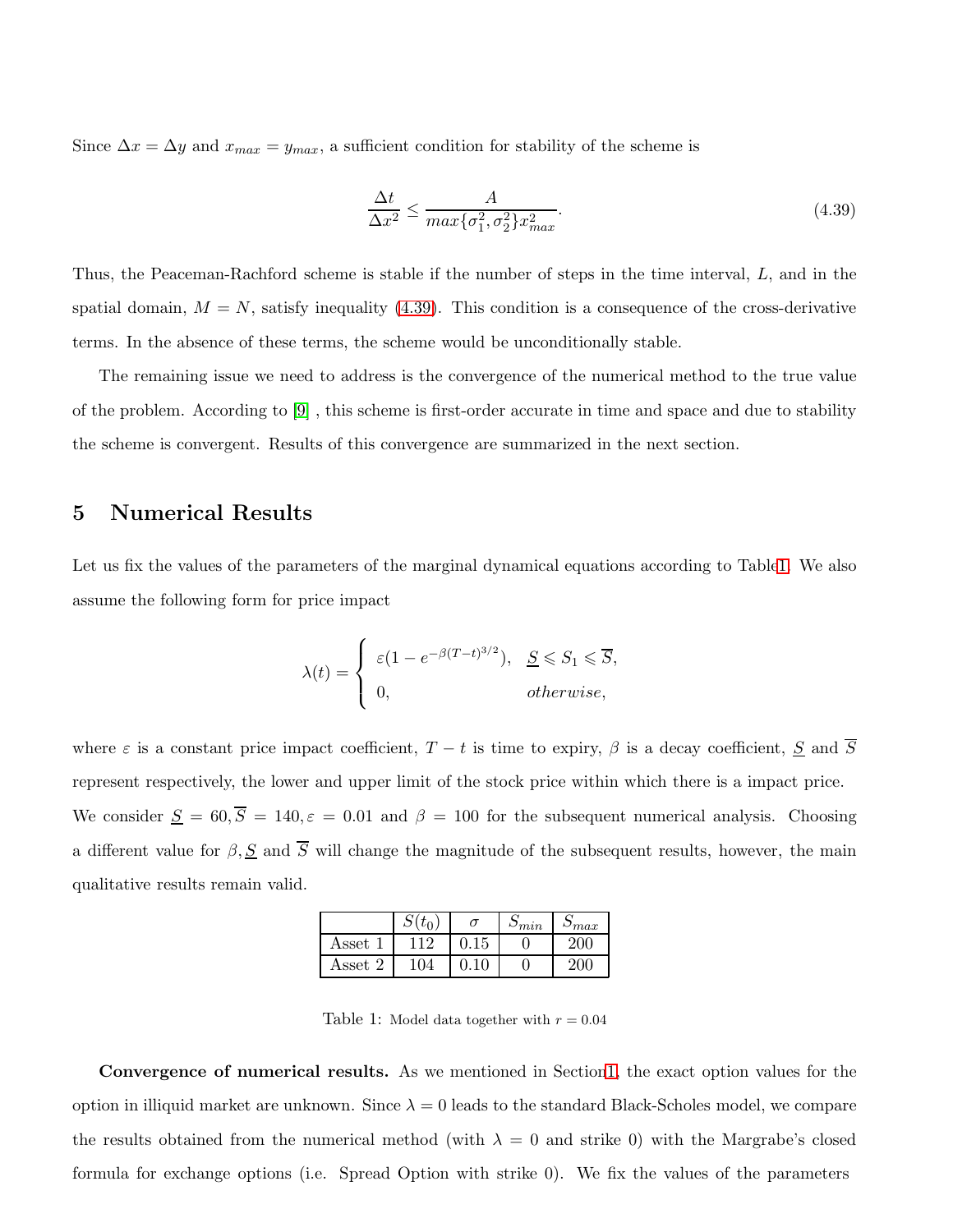

Figure 1: Absolute errors between our approximation and Margrabe's closed formula, with  $\sigma_1 = 0.15$ ,  $\sigma_2 = 0.10$ ,  $r = 0.05$ ,  $\rho =$ 0.7,  $T = 0.7$  year,  $m = 50$  and  $l = 100$ .

<span id="page-14-1"></span>

|              |     |     | $T=0.1$ | $T=0.3$ | $T=0.5$ | $T=0.7$ | $T=1$   |
|--------------|-----|-----|---------|---------|---------|---------|---------|
|              | m   |     |         |         |         |         |         |
| $\rho = 0.1$ | 50  | 100 | 8.1979  | 9.1570  | 10.0519 | 10.8369 | 11.8622 |
|              | 100 | 100 | 8.2110  | 9.1892  | 10.0930 | 10.8757 | 11.9579 |
|              | 200 | 200 | 8.2153  | 9.2373  | 10.1607 | 10.9727 | 12.0041 |
| Margrabe     |     |     | 8.2323  | 9.2462  | 10.1723 | 10.9892 | 12.0666 |
| $\rho = 0.5$ | 50  | 100 | 8.0088  | 8.5425  | 9.1276  | 9.6662  | 10.5095 |
|              | 100 | 100 | 8.0591  | 8.5983  | 9.1961  | 9.7205  | 10.5405 |
|              | 200 | 200 | 8.0687  | 8.6222  | 9.2209  | 9.7843  | 10.5636 |
| Margrabe     |     |     | 8.0692  | 8.6235  | 9.2294  | 9.7949  | 10.5648 |
| $\rho = 0.7$ | 50  | 100 | 7.9195  | 8.2199  | 8.6180  | 9.0019  | 9.5315  |
|              | 100 | 210 | 7.9734  | 8.2509  | 8.6296  | 9.0929  | 9.6244  |
|              | 200 | 200 | 7.9950  | 8.3023  | 8.7106  | 9.1035  | 9.6728  |
| Margrabe     |     |     | 8.0186  | 8.3128  | 8.7115  | 9.1110  | 9.6775  |
| $\rho = 0.9$ | 50  | 100 | 7.9252  | 7.9803  | 8.1740  | 8.3417  | 8.6412  |
|              | 100 | 100 | 7.9310  | 7.9852  | 8.1894  | 8.3532  | 8.6498  |
|              | 200 | 200 | 7.9938  | 8.0515  | 8.2032  | 8.3686  | 8.6571  |
| Margrabe     |     |     | 8.0005  | 8.0588  | 8.2015  | 8.3799  | 8.6675  |

<span id="page-14-0"></span>Table 2: Convergence of the Peaceman-Rachford method to Magrabe formula. Data are given in Tabl[e1.](#page-13-2)

according to Tabl[e1,](#page-13-2) and vary the values of the correlation coefficient  $\rho$ . Results of this convergence study are summarized in Tabl[e2.](#page-14-0) We can see from the table that the agreement is excellent. We plot the absolute error of our approximation (using  $\lambda = 0$ , strike 0 and Margrabe's closed formula as benchmark) against the stocks in Fi[g1.](#page-14-1) Results of the numerical method for Spread option in illiquid market are stated in Tabl[e3.](#page-15-0)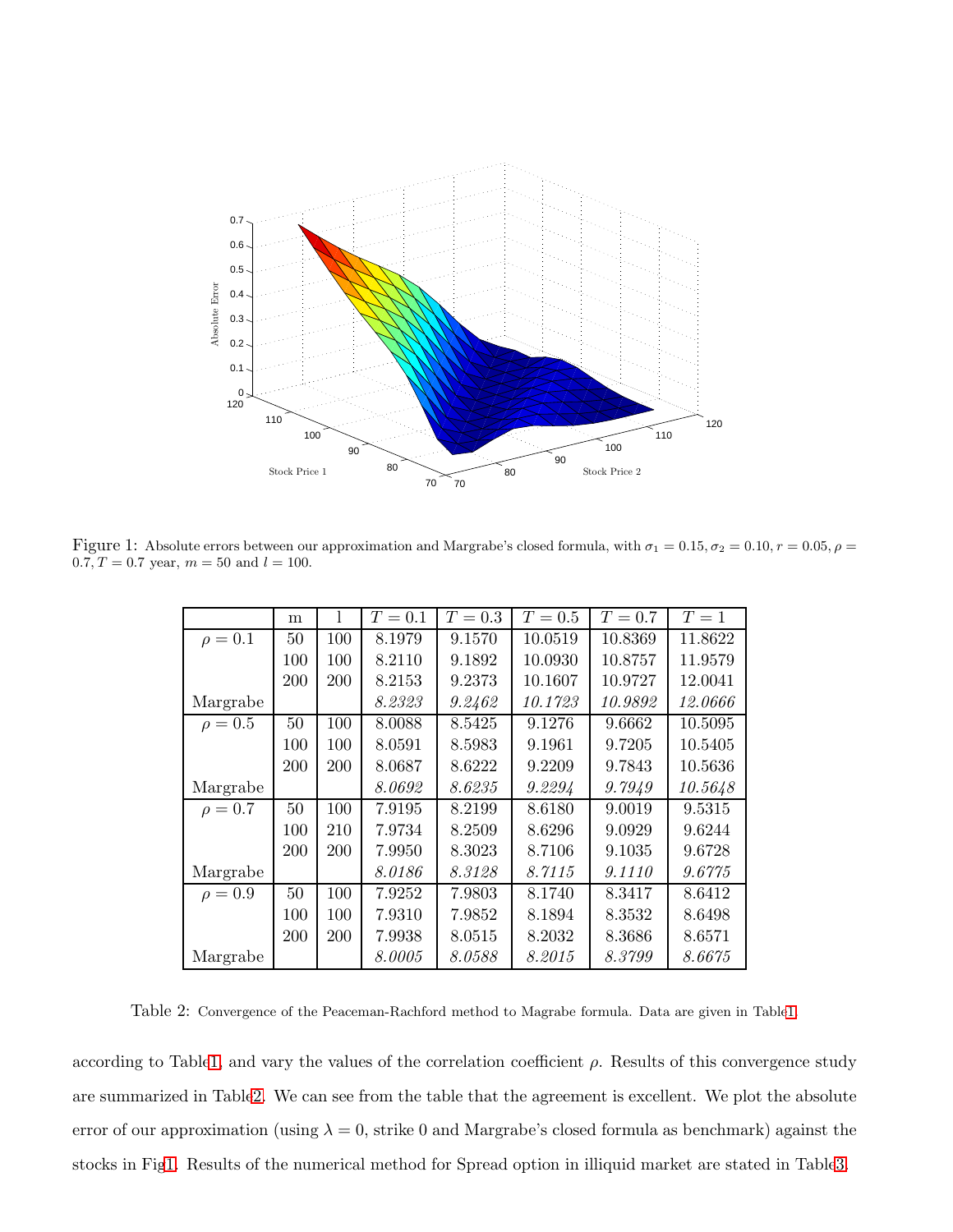|              | $k = -15$ | $k=-5$ | $k=-2$ | $k=0$  | $k=2$  | $k=5$  | $k=10$ | $k=20$  |
|--------------|-----------|--------|--------|--------|--------|--------|--------|---------|
| $\rho = 0.1$ | 15.0929   | 7.1600 | 5.3275 | 4.2936 | 3.4027 | 2.3395 | 1.1267 | 0.1905  |
| Excess price | 0.0001    | 0.0005 | 0.0005 | 0.0005 | 0.0005 | 0.0005 | 0.0003 | 0.00006 |
| $\rho = 0.5$ | 14.7992   | 6.2972 | 4.3645 | 3.3368 | 2.4486 | 1.4909 | 0.5435 | 0.0426  |
| Excess price | 0.0001    | 0.0007 | 0.0009 | 0.0009 | 0.0009 | 0.0007 | 0.0003 | 0.00003 |
| $\rho = 0.7$ | 14.7085   | 5.7956 | 3.7731 | 2.7085 | 1.8642 | 0.9981 | 0.2593 | 0.0055  |
| Excess price | 0.00006   | 0.0009 | 0.0013 | 0.0013 | 0.0012 | 0.0009 | 0.0004 | 0.00001 |
| $\rho = 0.9$ | 14.6833   | 5.2299 | 3.0523 | 1.9601 | 1.1531 | 0.4387 | 0.0088 | 0.0029  |
| Excess price | 0.00003   | 0.0013 | 0.0020 | 0.0020 | 0.0018 | 0.0012 | 0.0003 | 0.00000 |

<span id="page-15-0"></span>Table 3: The values of a 0.4 year European call Spread option based on different correlation, and strikes. Excess price shows the difference in call Spread option from Black-Scholes. The values of the parameters used for these runs are  $\sigma_1 = 0.15, \sigma_2 =$ 0.10,  $r = 0.05$  with  $m = l = 100$ .

Replicating cost. Next investigate the effects of the price impact (full feedback model) on the replication cost of Spread option. We investigate the excess price which is the difference between the call price in the full feedback model and the corresponding Black-Scholes price.



Figure 2: The call price difference (full feedback model and classical model) as a function of stock price at time 0 against  $S_1$  and  $S_2$ .  $K = 5, \sigma_1 = 0.3, \sigma_2 = 0.2, r = 0.05, \rho = 0.7, T = 0.1, \text{ and } m = l = 100.$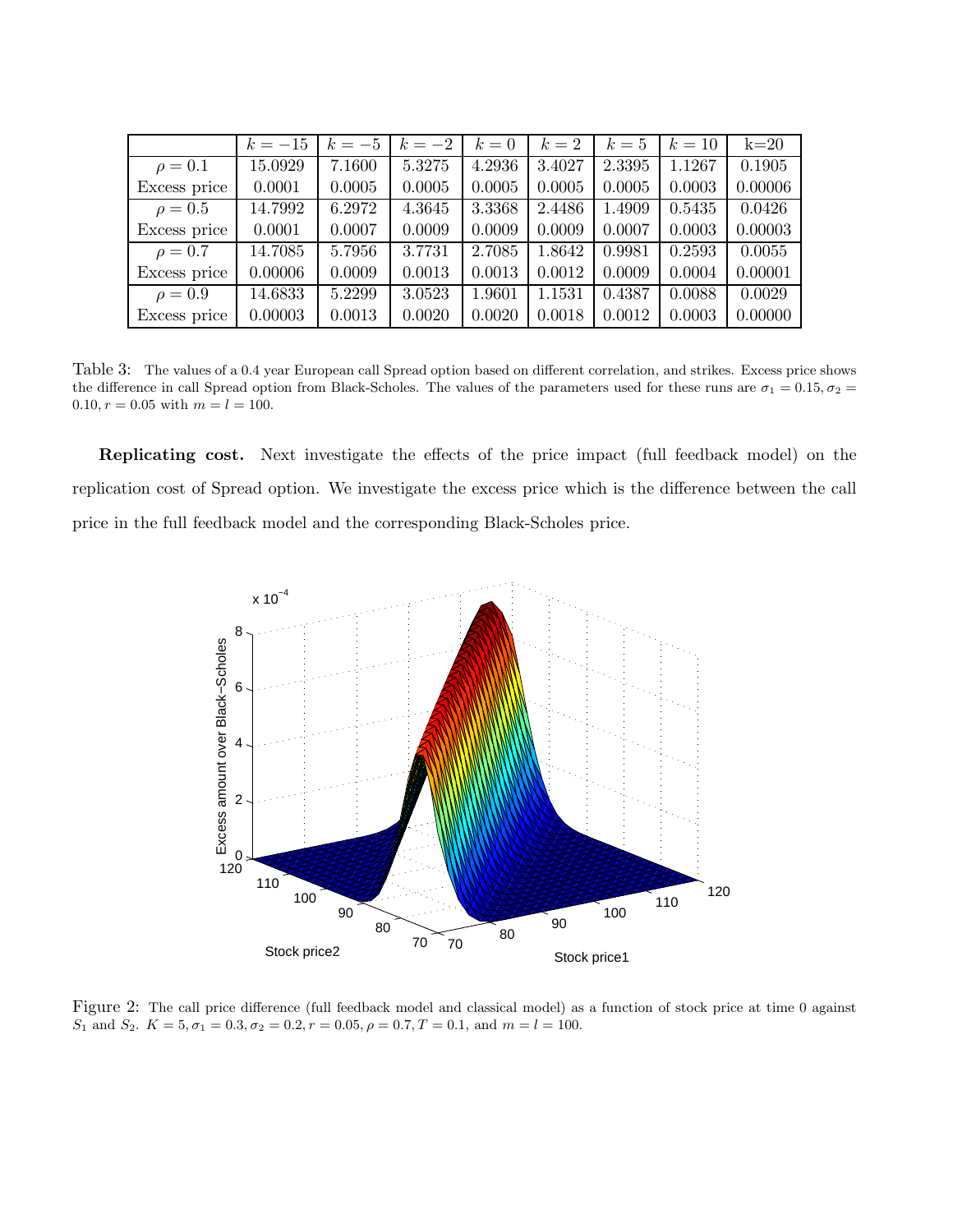

Figure 3: The call price difference (full feedback model and classical model) as a function of stock price at time 0 against  $S_1$  and  $S_2$ .  $K = 5, \sigma_1 = 0.3, \sigma_2 = 0.2, r = 0.05, \rho = 0.7, T = 0.4,$  and  $m = l = 100$ .



Figure 4: The call price difference (full feedback model and classical model) as a function of stock price at time 0 against  $S_1$  and  $S_2$ .  $K = 5, \sigma_1 = 0.3, \sigma_2 = 0.2, r = 0.05, \rho = 0.7, T = 1, \text{ and } m = l = 100.$ 

These figures indicate that the Spread option price in the full feedback model is higher than the classical Spread option price.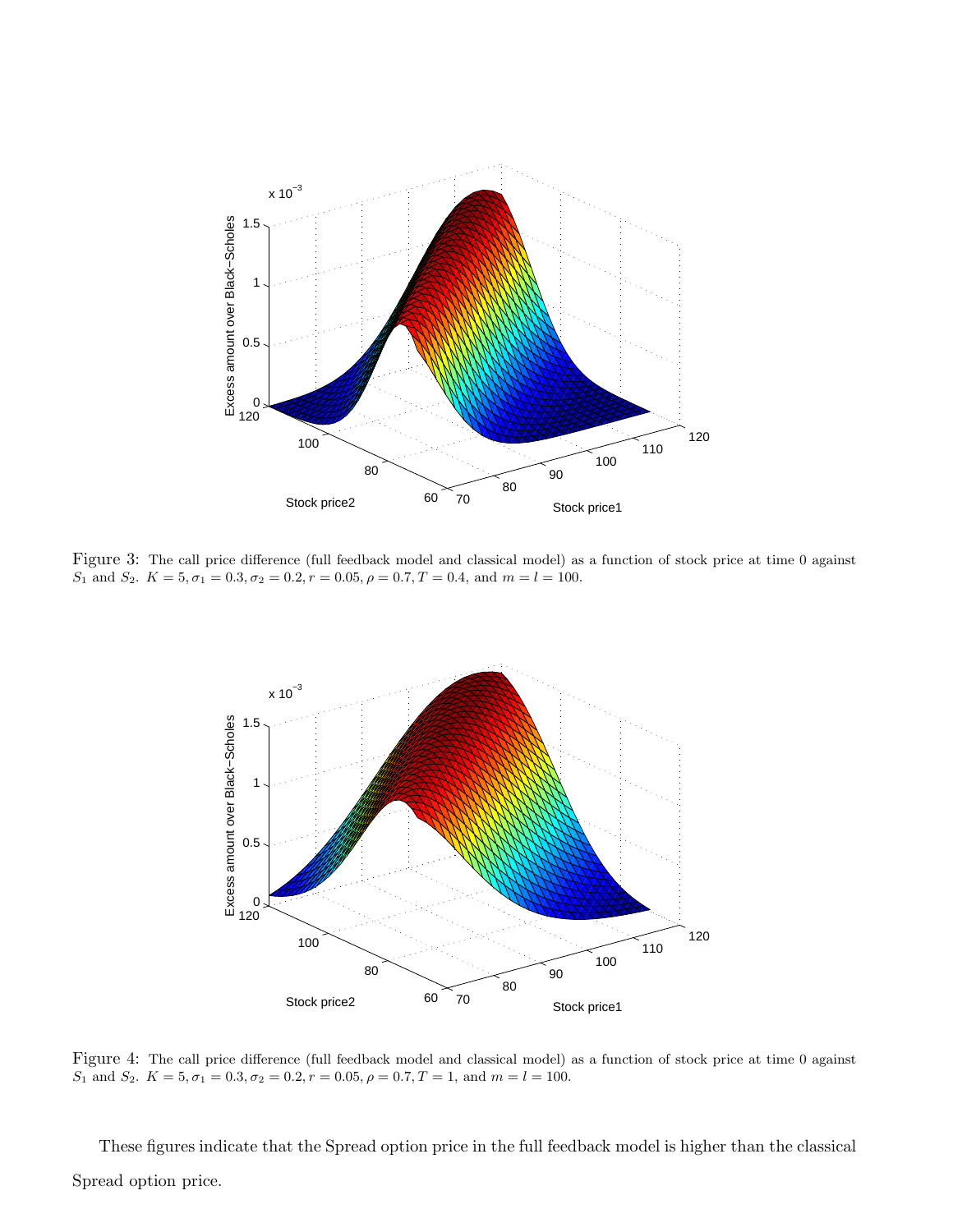

Figure 5: The call price difference (full feedback model and classical model) against the strike price K.  $S_1(t_0) = 100, S_2(t_0) =$  $110, \sigma_1 = 0.15, \sigma_2 = 0.10, r = 0.05, \rho = 0.7, T = 0.4$  year and  $m = l = 100$ .

<span id="page-17-0"></span>As the option becomes more and more in the money and out of the money, the excess price converges monotonically to zero.

### 6 Conclusion

In this work, we have investigated a model which incorporates illiquidity of the underlying asset into the classical multi-asset Black-Scholes-Merton framework. We considered the full feedback model in which the hedger is assumed to be aware of the feedback effect and so would change the hedging strategy accordingly. Since there is no analytical formula for the price of an option within this model, we applied the Matched Asymptotic Expansions technique to linearize the partial differential equation characterizing the price. We applied a standard alternating direction implicit method (Peaceman-Rachford scheme) to solve the corresponding linear equations numerically. We also discussed the stability and the convergence of the numerical scheme. By running a numerical experiment, we investigated the effects of liquidity on the Spread option pricing in the full feedback model. Finally, we found out that the Spread option price in the market with finite liquidity (full feedback model), is more than the Spread option price in the classical Black-Scholes-Merton framework.